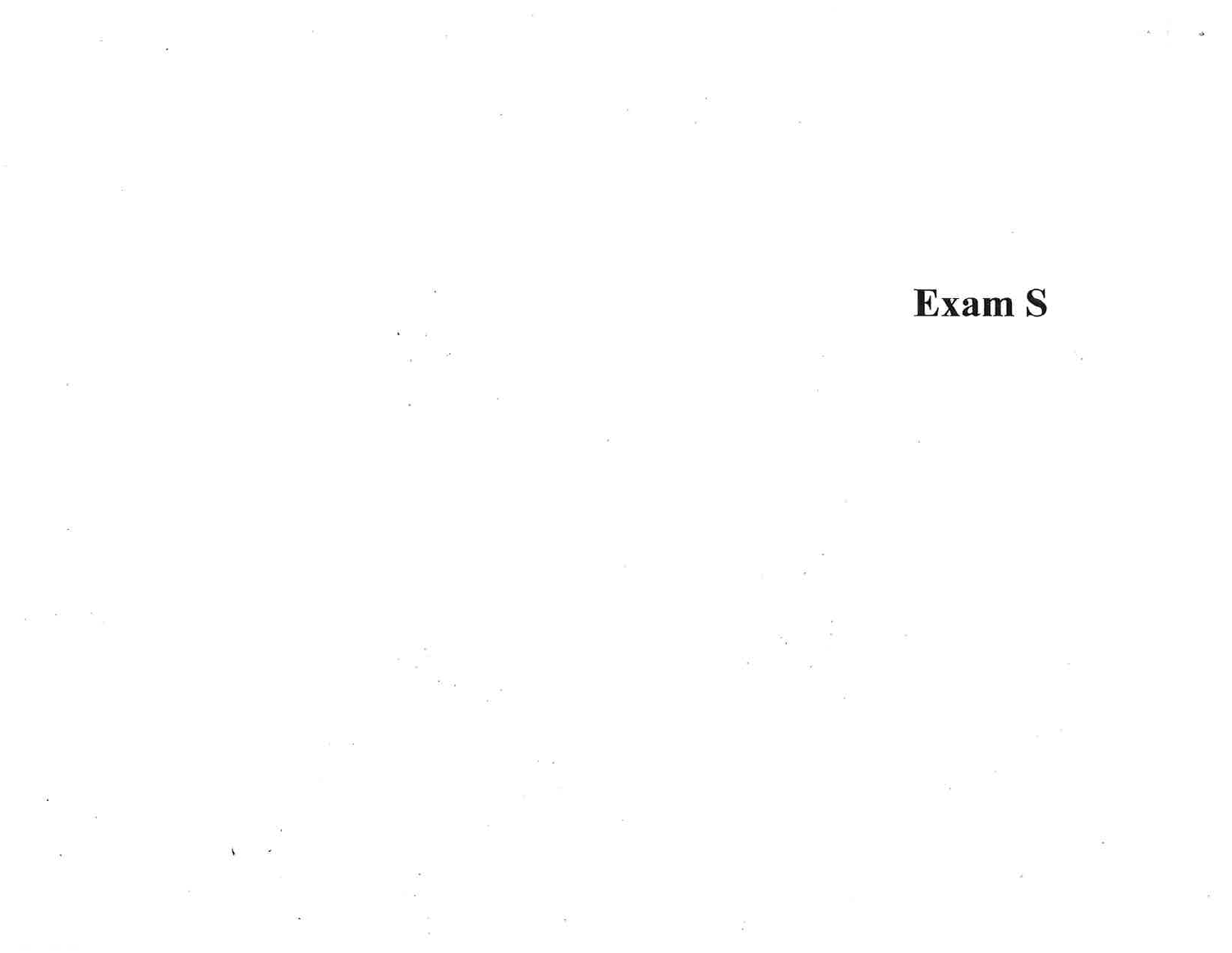

Steven D. Armstrong Vice President-Admissions

William Wilder Chairperson **Syllabus & Examination Committee** 

Jason Buss Assistant Chairperson Syllabus & Examination Committee

May 8, 2017

# **CASUALTY ACTUARIAL SOCIETY CANADIAN INSTITUTE OF ACTUARIES**



**Exam S** 

# **Statistics and Probabilistic Models**

Syllabus & Examination Committee General Officers Aadil Ahmad Michelle larkowski Derek Jones Sharon Mott James Sandor Thomas Struppeck Christopher Stvrsky Rhonda Walker Kathleen Odomirok

4 HOURS

#### **INSTRUCTIONS TO CANDIDATES**

- This 90 point examination consists of 45 multiple choice questions each worth 2 points.  $1.$
- To answer the multiple choice questions, use the short-answer card provided and a number  $2.$ 2 or HB pencil only.
	- Fill in that it is Spring 2017 and that the exam name is S.
	- Darken the spaces corresponding to your Candidate ID number. Five rows are available. If your Candidate ID number is fewer than 5 digits, include leading zeros. For example, if your Candidate ID number is 987, consider that your Candidate ID number is 00987, enter a zero on the first row, a zero on the second row, 9 on the third row, 8 on the fourth row, and 7 on the fifth [last] row. Write in your Candidate ID number next to the place where you darken the spaces for your Candidate ID number. Your name, or any other identifying mark, must not appear on the shortanswer card.
	- Mark your short-answer card during the examination period. No additional time will be allowed for this after the exam has ended. Make your marks dark and fill in the spaces completely.
	- For each of the multiple choice questions, select the one best answer and fill in the corresponding letter. One quarter of the point value of the question will be subtracted for each incorrect answer. No points will be added or subtracted for responses left blank.
- Do all problems until you reach the last page of the examination where "END OF 3. EXAMINATION" is marked.

#### **CONTINUE TO NEXT PAGE OF INSTRUCTIONS** ©2017 Casualty Actuarial Society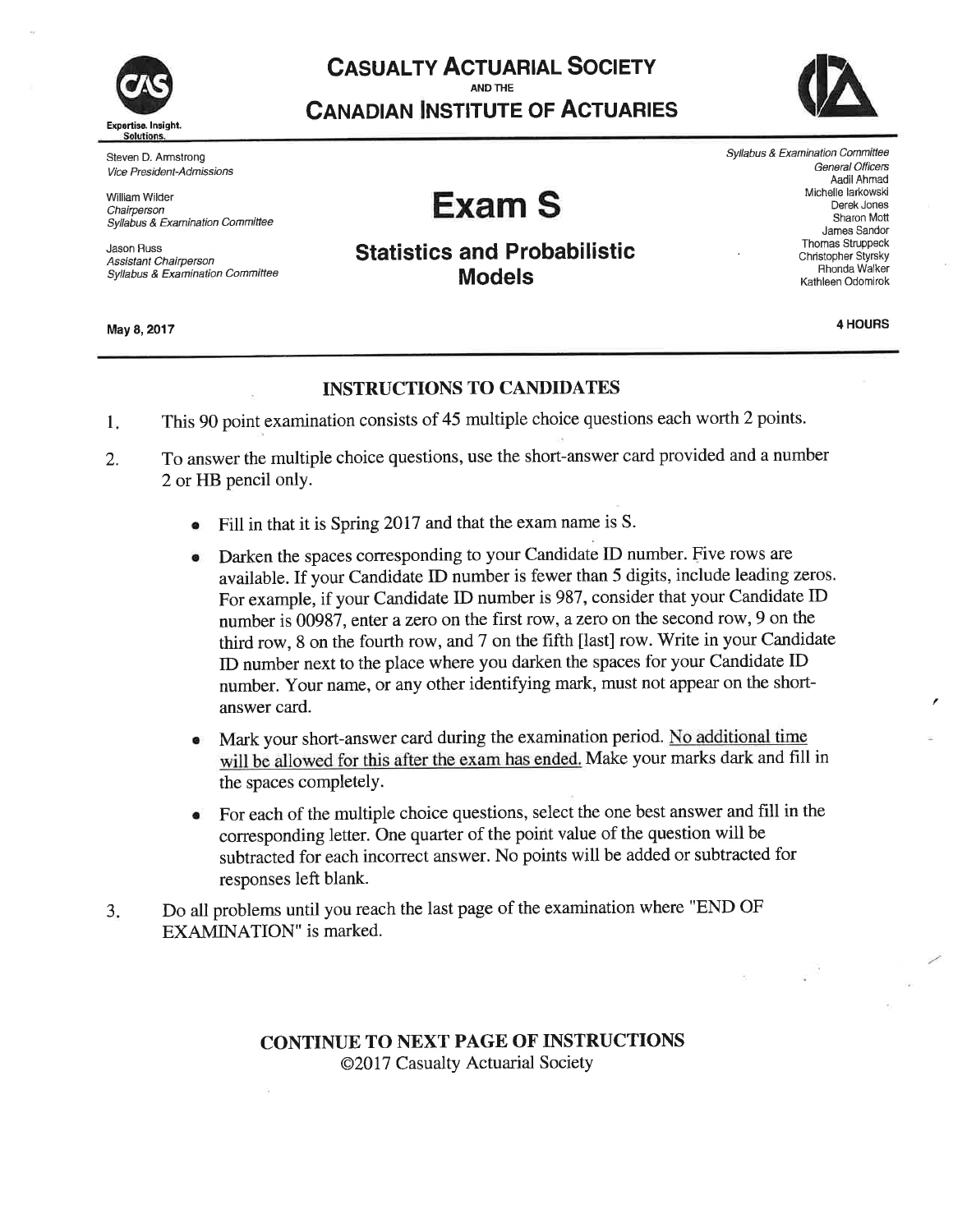- Prior to the start of the exam you will have a fifteen-minute reading period in which  $\overline{4}$ . you can silently read the questions and check the exam booklet for missing or defective pages. Writing will NOT be permitted during this time and you will not be permitted to hold pens or pencils. You will also not be allowed to use calculators. The supervisor has additional exams for those candidates who have defective exam booklets.
	- Verify that you have a copy of "Tables for CAS Exam S" included in your exam ۰ packet.
	- Candidates should not interpolate in the tables unless explicitly instructed to do so in the problem, rather, a candidate should round the result that would be used to enter a given table to the same level of precision as shown in the table and use the result in the table that is nearest to that indicated by rounded result. For example, if a candidate is using the Tables of the Normal Distribution to find a significance level and has a Z value of 1.903, the candidate should round to 1.90 to find cumulative probability in the Normal table.
	- Candidates should employ a non-parametric test unless otherwise specified in the problem, or when there is a standard distribution that is logically or commonly associated with the random variable in question. Examples of problems with a logical or commonly associated distribution would include exponential wait times for Poisson processes and applications of the Central Limit Theorem.
- Your Examination Envelope is pre-labeled with your Candidate ID number, name, exam  $5.$ number, and test center. Do not remove this label. Keep a record of your Candidate ID number for future inquiries regarding this exam.
- Candidates must remain in the examination center until two hours after the start of the 6. examination. The examination starts after the reading period is complete. You may leave the examination room to use the restroom with permission from the supervisor. To avoid excessive noise during the end of the examination, candidates may not leave the exam room during the last fifteen minutes of the examination.
- At the end of the examination, place the short-answer card in the Examination Envelope.  $7.$ Nothing written in the examination booklet will be graded. Only the short-answer card will be graded. Also place any included reference materials in the Examination Envelope. BEFORE YOU TURN THE EXAMINATION ENVELOPE IN TO THE SUPERVISOR, BE SURE TO SIGN IT IN THE SPACE PROVIDED ABOVE THE CUT-OUT WINDOW.
- If you have brought a self-addressed, stamped envelope, you may put the examination 8. booklet and scrap paper inside and submit it separately to the supervisor. It will be mailed to you. Do not put the self-addressed stamped envelope inside the Examination Envelope. Interoffice mail is not acceptable.

If you do not have a self-addressed, stamped envelope, please place the examination booklet in the Examination Envelope and seal the envelope. You may not take it with you. Do not put scrap paper in the Examination Envelope. The supervisor will collect your scrap paper.

Candidates may obtain a copy of the examination from the CAS Web Site.

All extra answer sheets, scrap paper, etc. must be returned to the supervisor for disposal.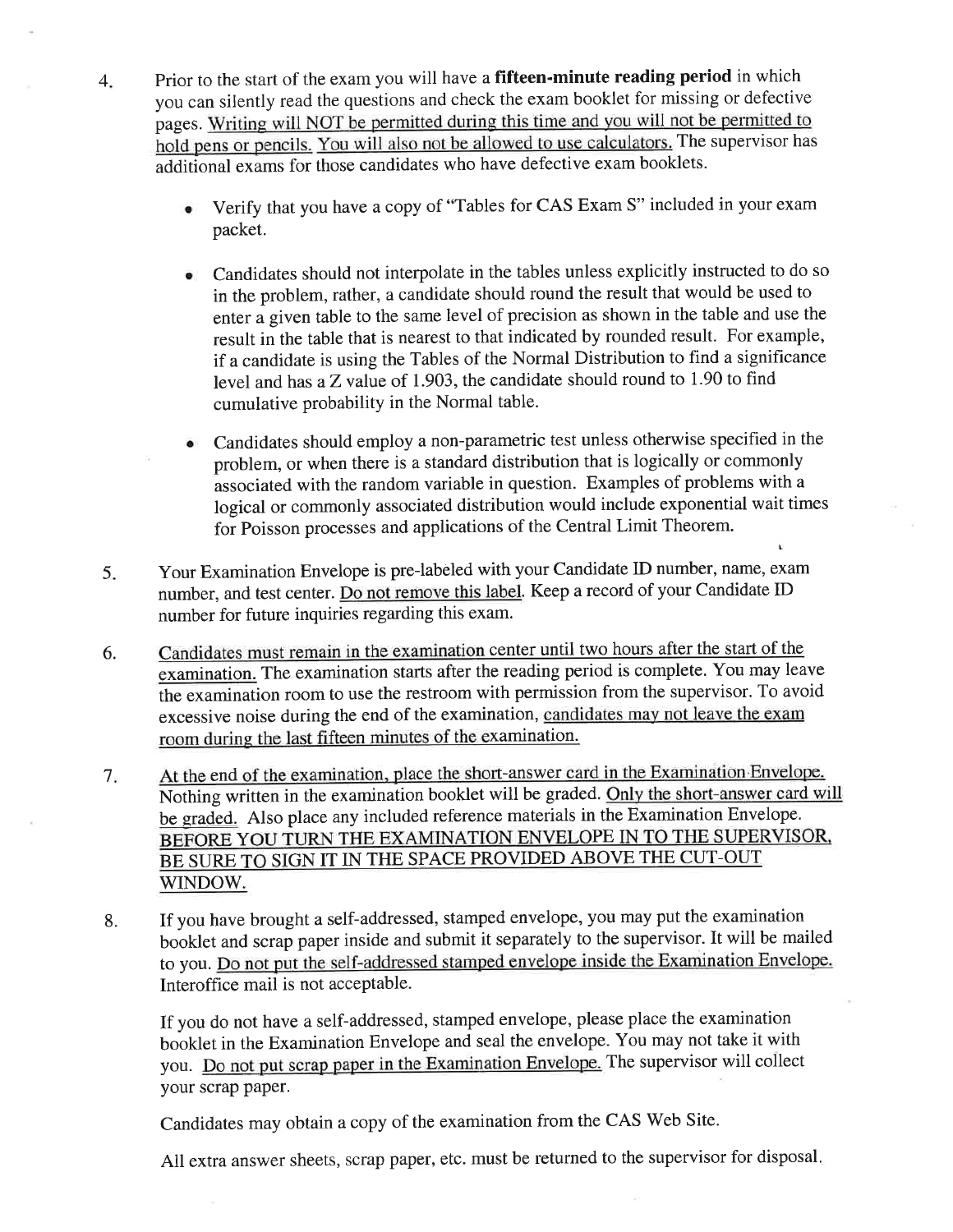- Candidates must not give or receive assistance of any kind during the examination. Any  $9.5$ cheating, any attempt to cheat, assisting others to cheat, or participating therein, or other improper conduct will result in the Casualty Actuarial Society and the Canadian Institute of Actuaries disqualifying the candidate's paper, and such other disciplinary action as may be deemed appropriate within the guidelines of the CAS Policy on Examination Discipline.
- The exam survey is available on the CAS Web Site in the "Admissions/Exams" section. 10. Please submit your survey by May 22, 2017.

#### **END OF INSTRUCTIONS**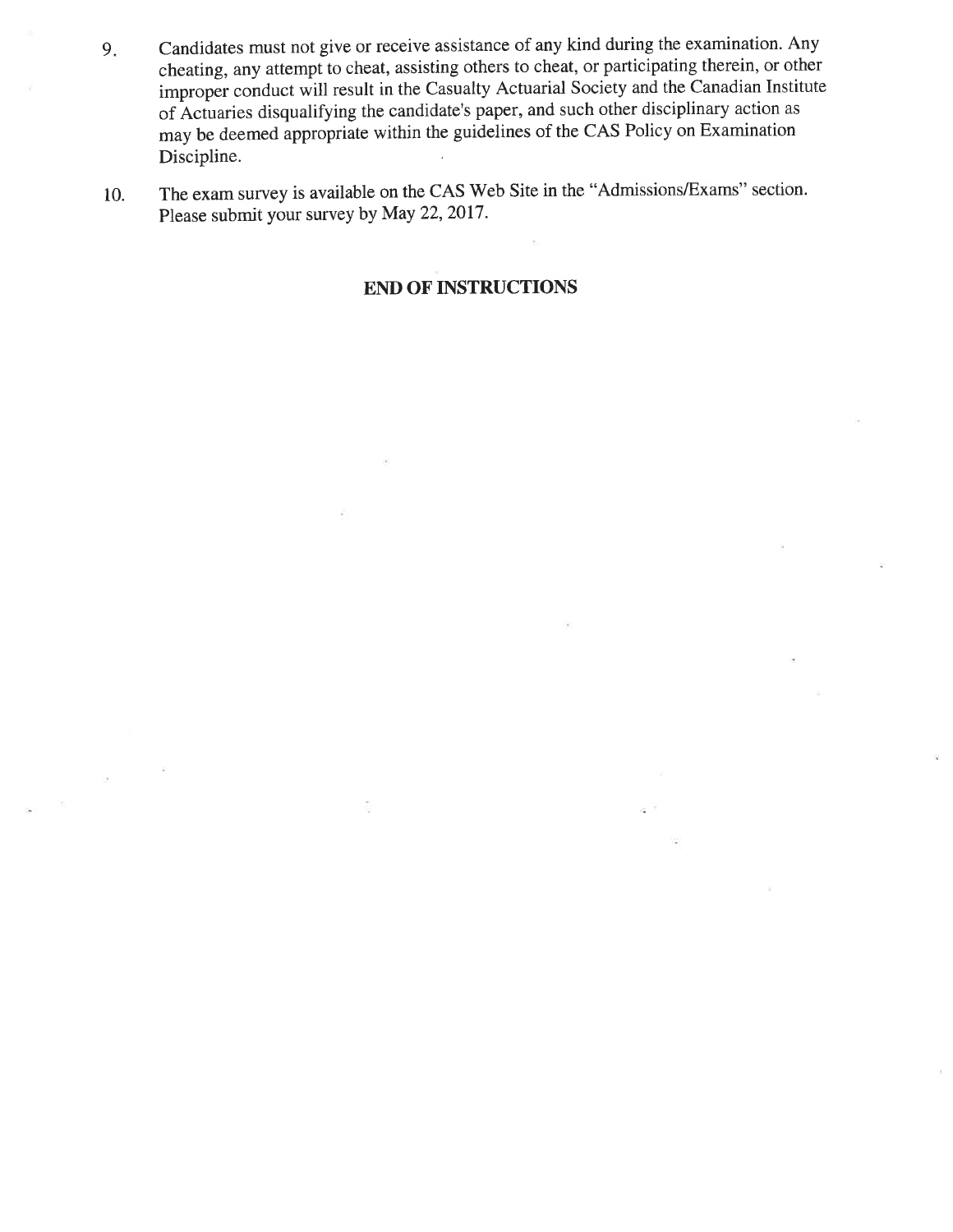You are given the following information about a random variable,  $X$ .

- For all  $r, s \ge 0$ ,  $Pr(X > r + s) = Pr(X > r) Pr(X > s)$
- $E[X|X > 10] = 30$

Calculate the result for the expression:  $E[X|X > 20]$ .

- A. Less than 30
- B. At least 30, but less than 40
- C. At least 40, but less than 50
- D. At least 50, but less than 60
- E. At least 60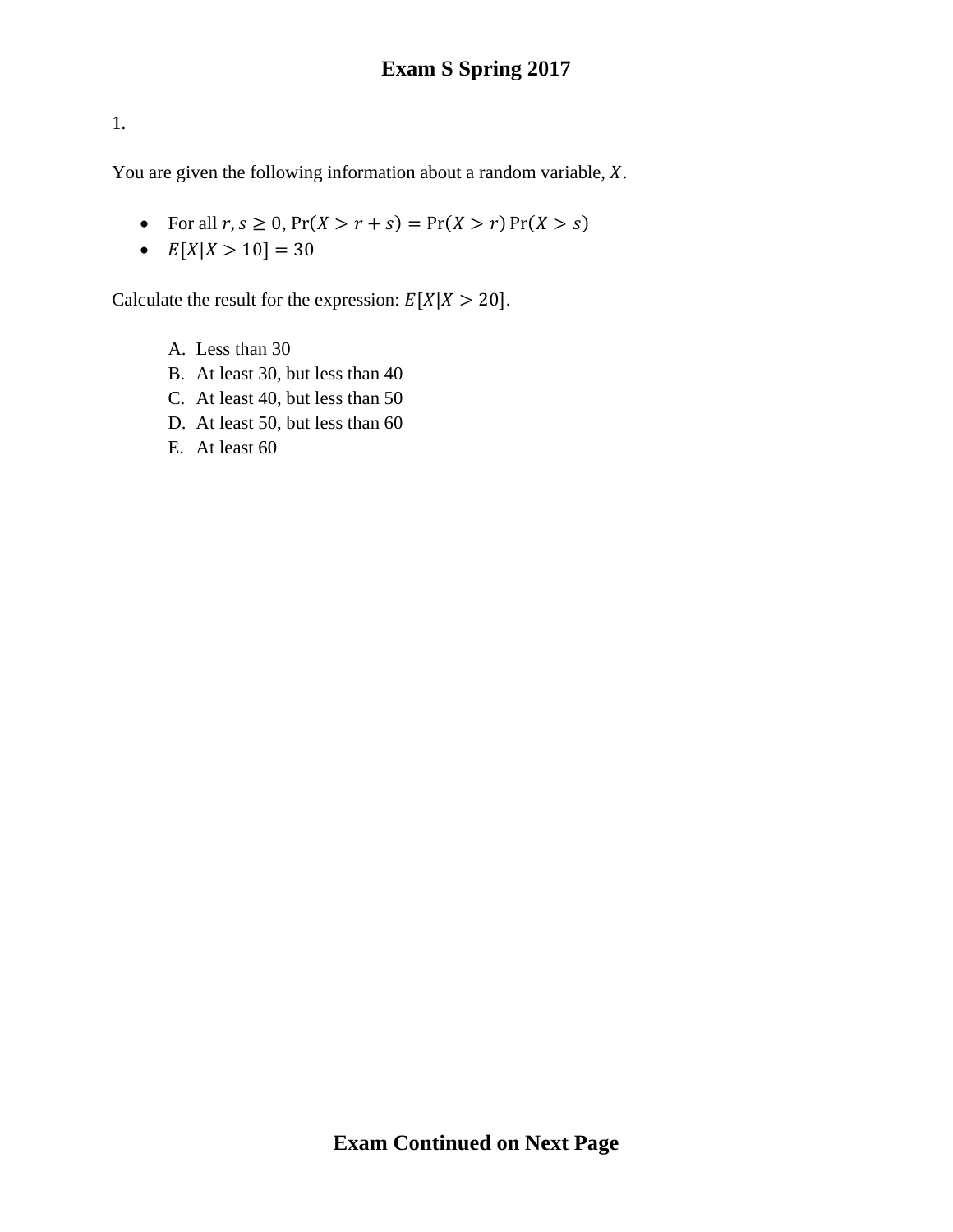You are given the following information about a senior-year college student from an actuarial science program:

- Job offers arrive according to a Poisson process with a rate of three per month.
- A job offer is acceptable if the salary offered is at least 50,000 per year.
- The salaries offered are mutually independent and follow a lognormal distribution with  $\mu = 10.5$  and  $\sigma = 0.2$ .

Calculate the probability that it will take this senior-year college student more than four months to receive an acceptable job offer.

- A. Less than 0.505
- B. At least 0.505, but less than 0.515
- C. At least 0.515, but less than 0.525
- D. At least 0.525, but less than 0.535
- E. At least 0.535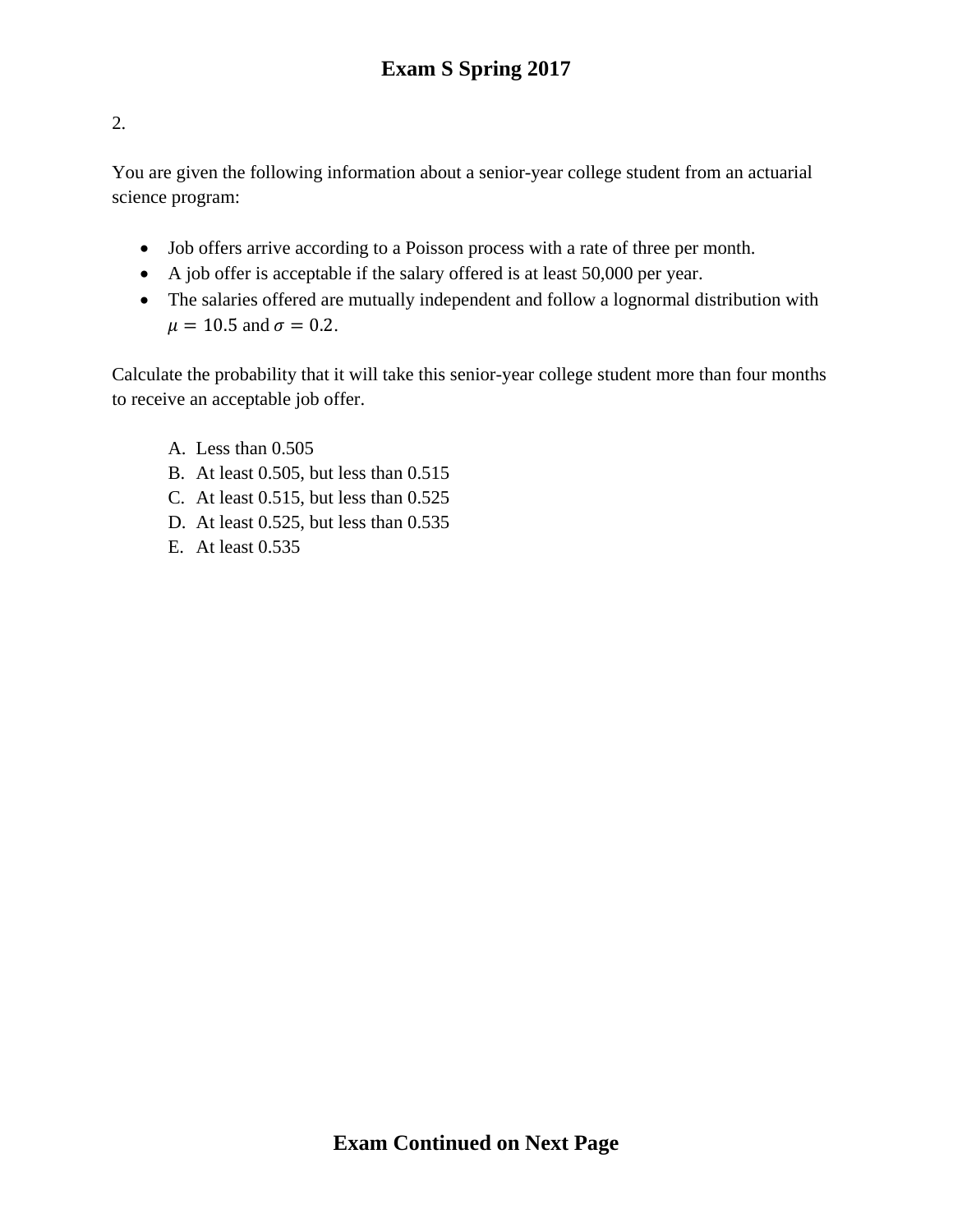You are given the following information about emergency room visits at a local hospital:

- The amount of time between emergency room visits for broken bones is exponentially distributed with a mean of two hours.
- The amount of time between emergency room visits for the flu is exponentially distributed with a mean of five hours.
- Emergency room visits for broken bones and emergency room visits for the flu are independent.

Calculate the probability that two patients will come into the hospital with broken bones before three patients come into the hospital with the flu.

- A. Less than .875
- B. At least .875, but less than .900
- C. At least .900, but less than .925
- D. At least .925, but less than .950
- E. At least .950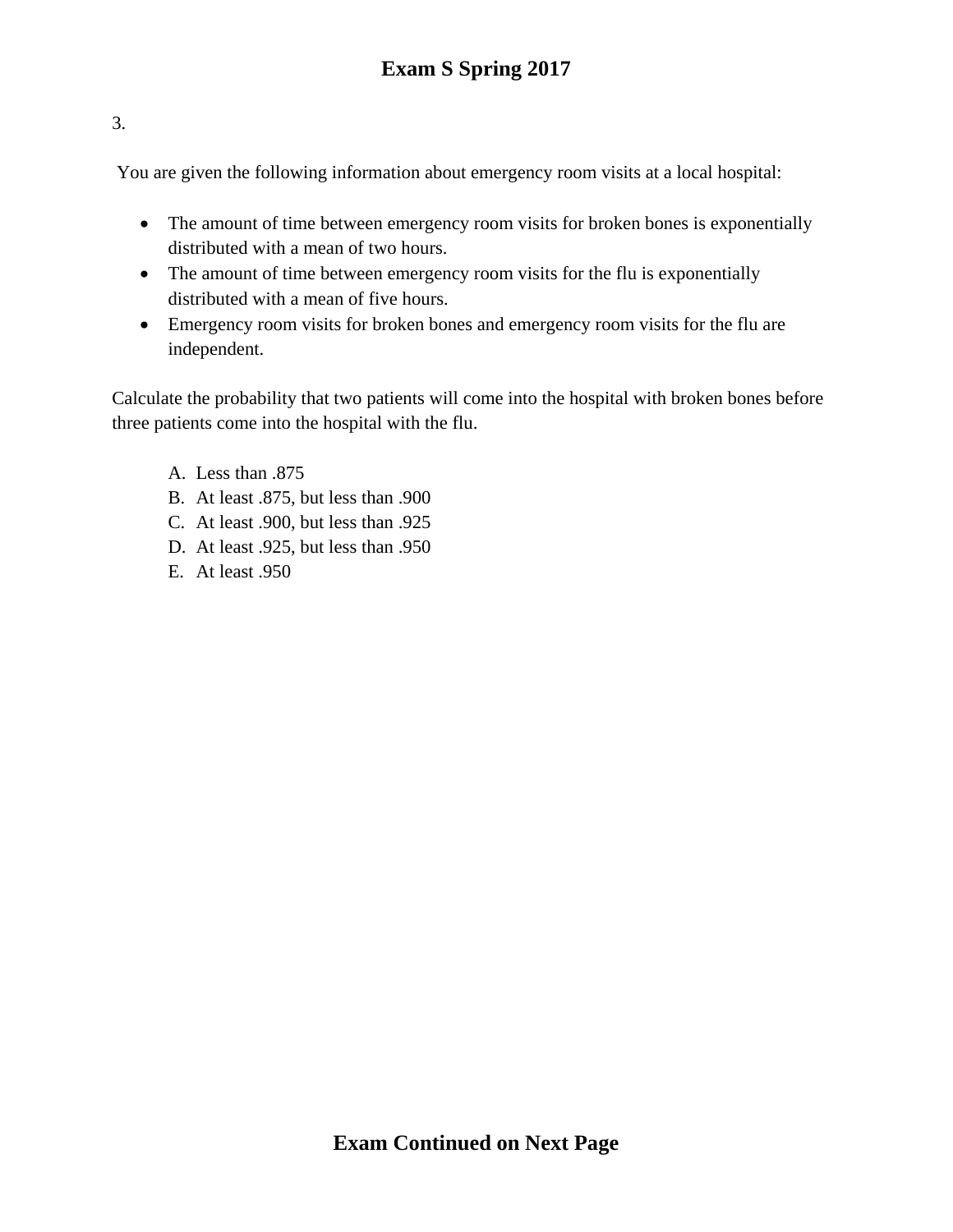Auto physical damage claims from 100 policyholders of an insurance company arise according to a Poisson process with rate 20 per year. You are given the following:

- Claim sizes are independent and follow an exponential distribution with mean 3,000.
- Claim sizes and claim counts are independent.
- For claims less than 10,000, the insurance company pays the policyholder the claim amount.
- For claims greater than or equal to 10,000, the insurance company pays the policyholder 10,000.

Calculate the expected cost to the insurance company per policyholder per year.

- A. Less than 560
- B. At least 560, but less than 570
- C. At least 570, but less than 580
- D. At least 580, but less than 590
- E. At least 590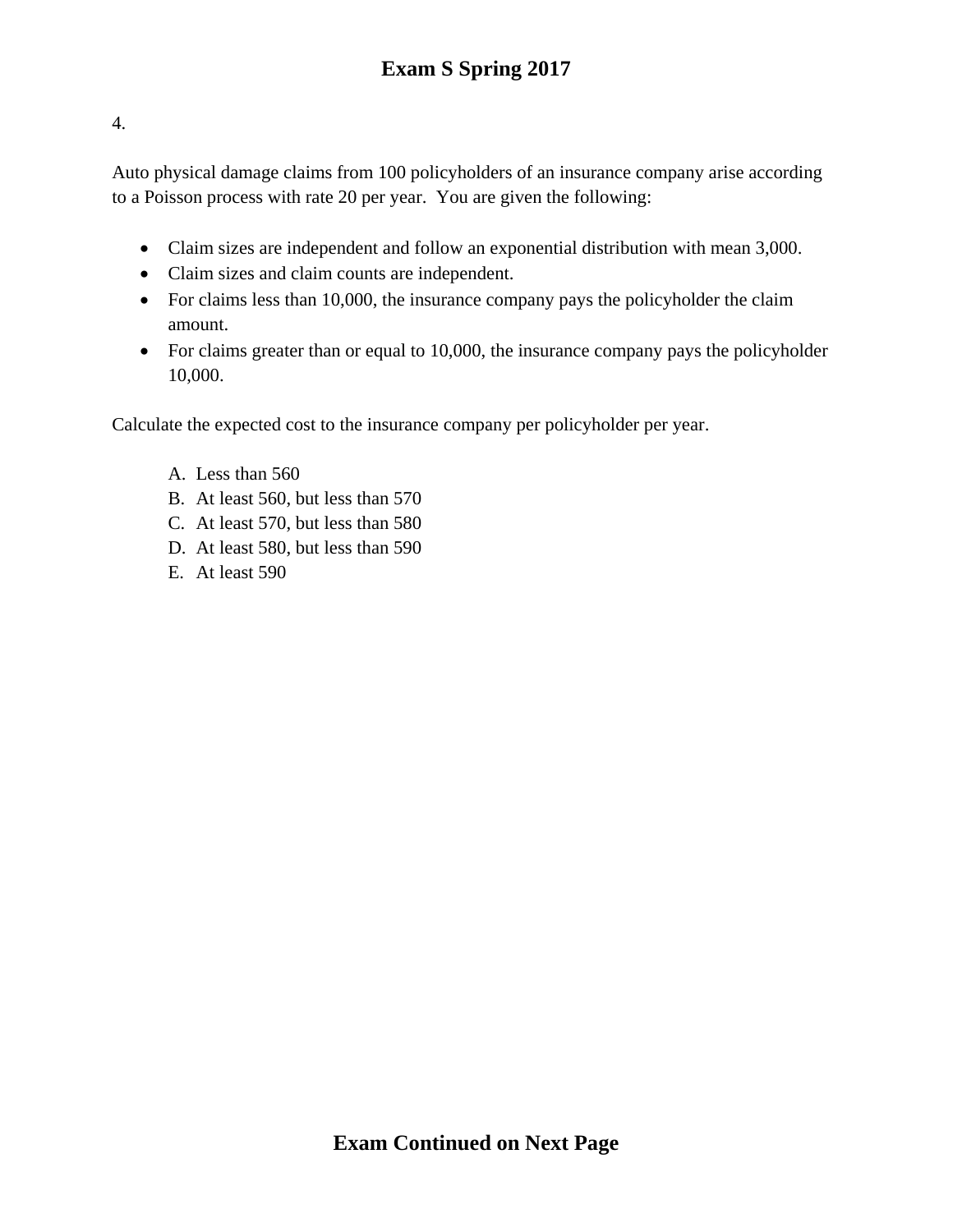You are given:

- R and S are two independent components in a series system.
- $X$  and  $Y$  are the time-to-failure random variables of R and S, respectively.
- $X$  and  $Y$  both follow the exponential distribution but with different hazard rates.
- The probability that R fails before S is 0.2.
- The mean lifetime of  $X$  is 1.
- R and S start operation at the same time.

Calculate the expected time until the system fails.

- A. Less than 0.25
- B. At least 0.25, but less than 0.50
- C. At least 0.50, but less than 0.75
- D. At least 0.75, but less than 1.00
- E. At least 1.00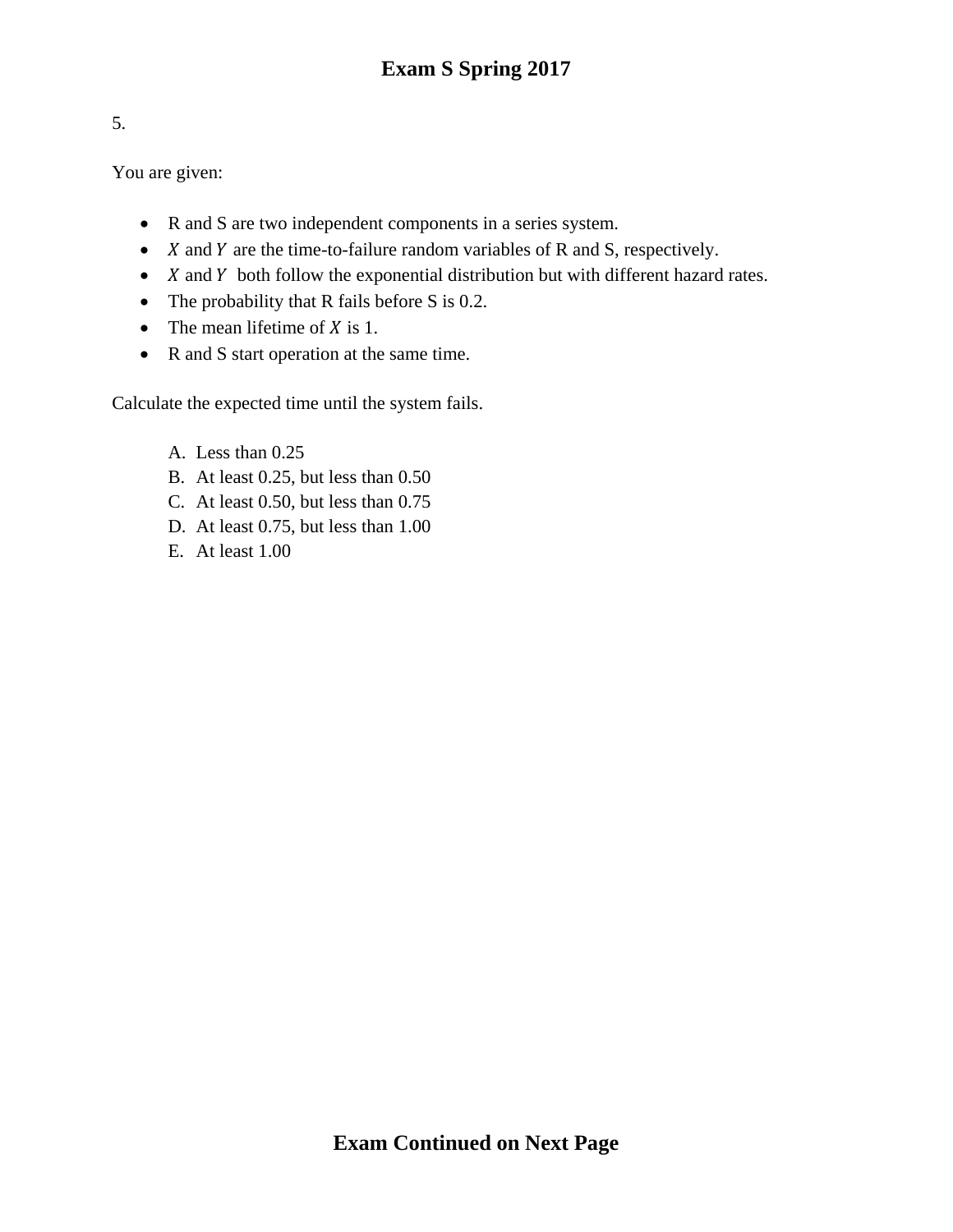X and Y are two independent exponential random variables with hazard rates  $\lambda_X = 2$  and  $\lambda_Y = 8$ , respectively.

Calculate the expected value of X, conditional on  $1 < X < Y$ .

- A. Less than 1.20
- B. At least 1.20, but less than 1.40
- C. At least 1.40, but less than 1.60
- D. At least 1.60, but less than 1.80
- E. At least 1.80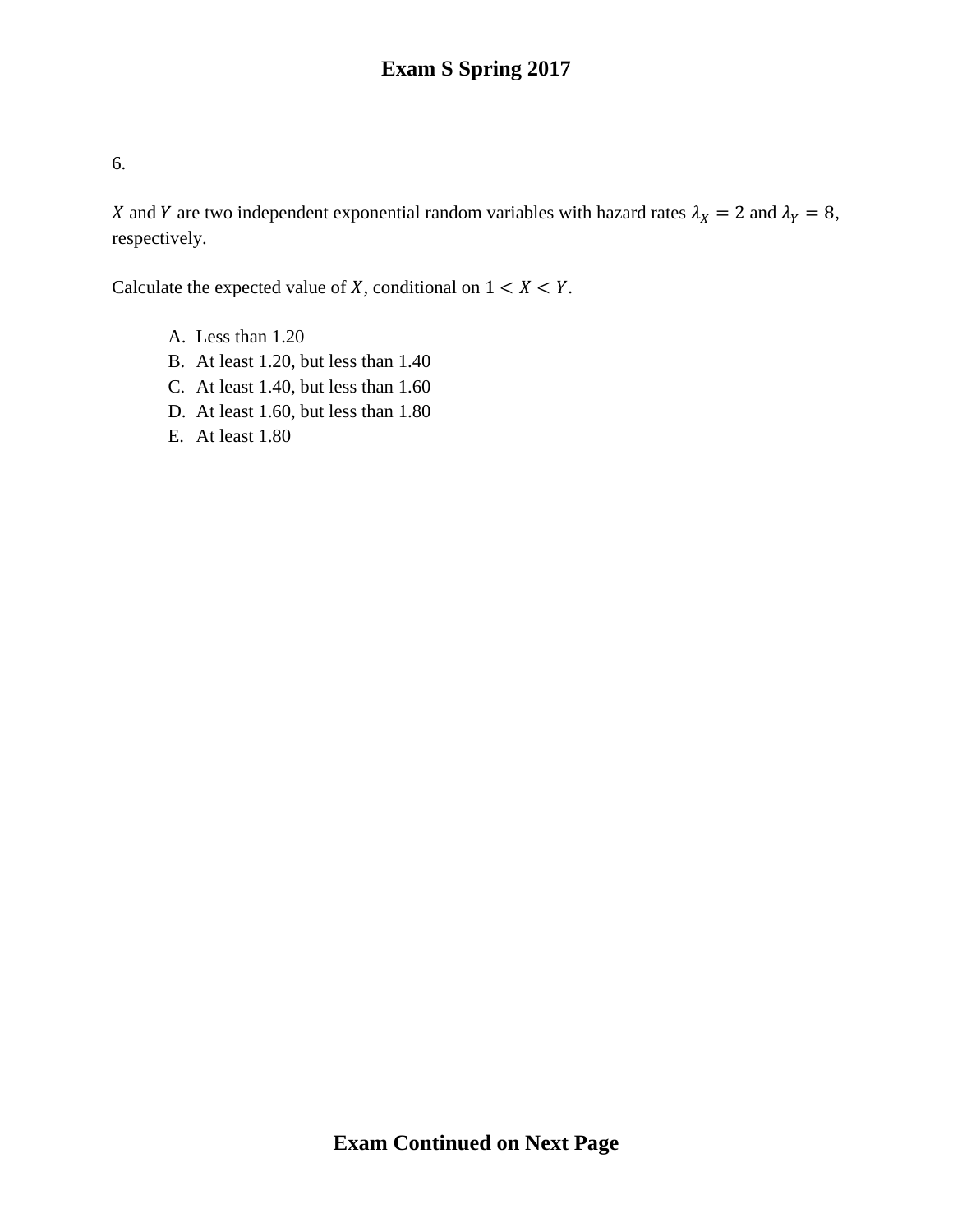| . . |        |
|-----|--------|
|     | $\sim$ |

You are given:

- A factory machine is processing parts sequentially in an assembly line.
- After a part is processed, the machine moves to the next part in line.
- There is a chance that while waiting to be processed, a part will fall to the floor and drop out of the processing queue. The probability a part drops on the floor in a given time is distributed exponentially with rate  $\theta$  for each part. Once a part falls on the floor, it drops out of the processing line permanently.
- The time to complete processing, once the machine has begun work on a part, is exponentially distributed with mean 5 and is independent for each part.
- A part is now  $5<sup>th</sup>$  in line for processing and has a probability of being processed of 0.10.
- $P_7$  is the probability that the part that is seventh in line for processing will eventually be processed.

Calculate  $P_7$ .

- A. Less than 0.060
- B. At least 0.060, but less than 0.065
- C. At least 0.065, but less than 0.070
- D. At least 0.070, but less than 0.075
- E. At least 0.075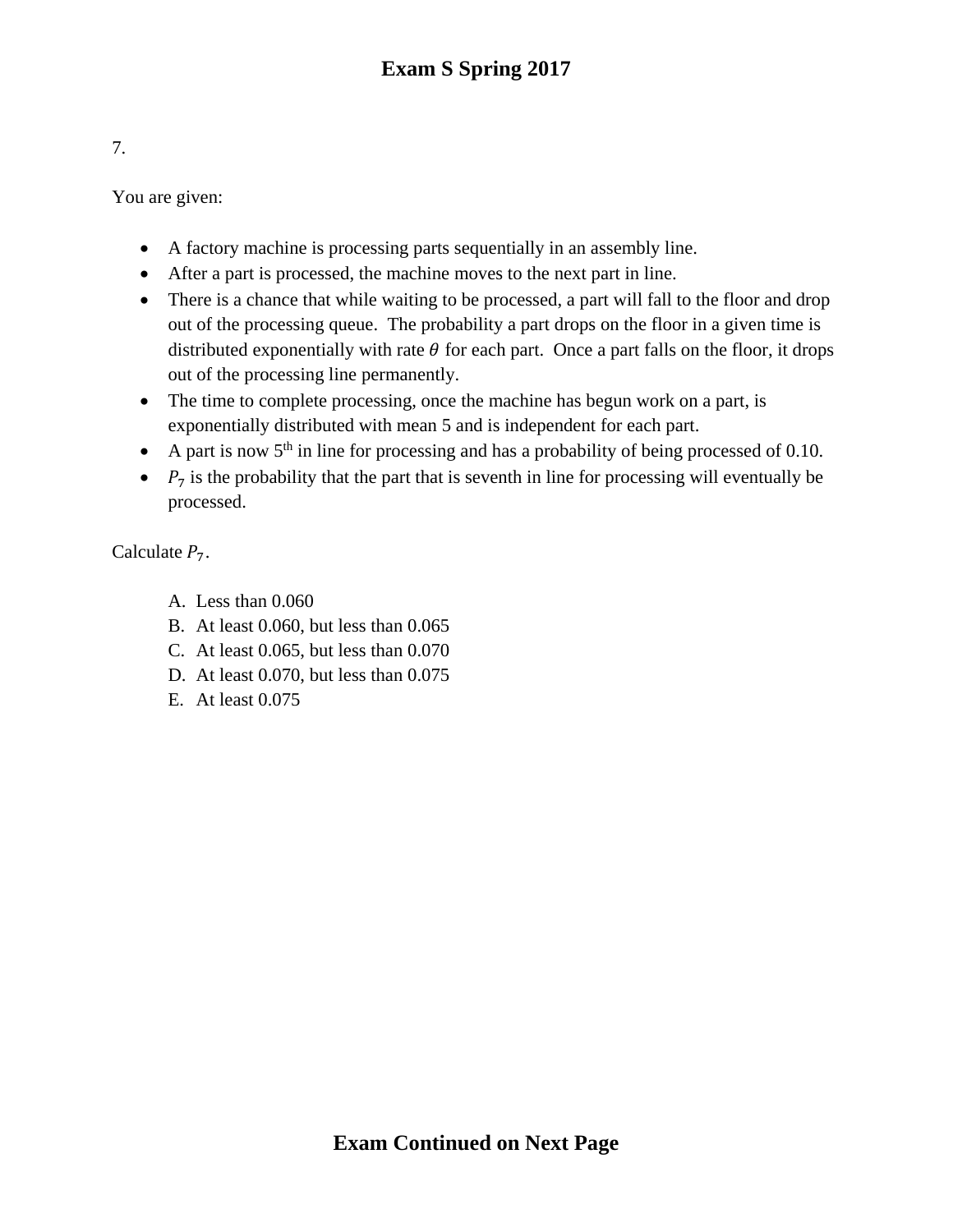You are given the following information:

- Engineers are comparing two systems.
- System U is a 4-out-of-5 system consisting of 5 identical components.
- For each component of System U, its lifetime follows the exponential distribution with a hazard rate of 0.5.
- System V is a series system consisting of 10 identical components.
- For each component of System V, its lifetime follows the exponential distribution with a hazard rate of 1.0.
- $T_U$  and  $T_V$  are the lifetimes of Systems U and V, respectively.

Calculate the results for the expression:  $Min[E[T_U], E[T_V]]$ .

- A. Less than 0.05
- B. At least 0.05, but less than 0.15
- C. At least 0.15, but less than 0.25
- D. At least 0.25, but less than 0.35
- E. At least 0.35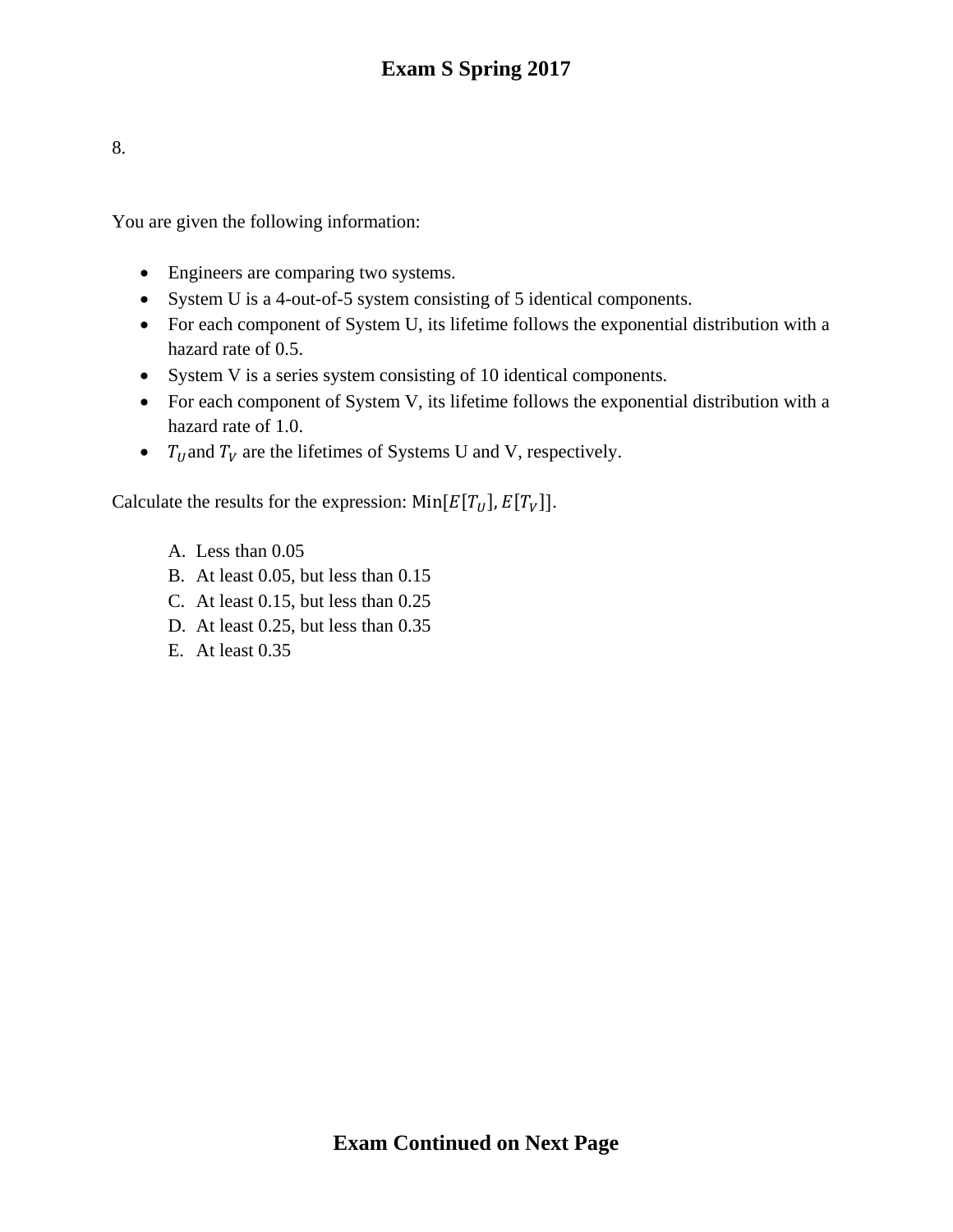You are given a system whose structure is represented in the diagram below:



The structure has identical components, with probabilities of working all equal to 0.6.

*u* is the upper bound reliability of the system by using the first two inclusion-exclusion bounds, defining the events in terms of minimal path sets.

Calculate *u*.

- A. Less than 0.150
- B. At least 0.150, but less than 0.250
- C. At least 0.250, but less than 0.350
- D. At least 0.350, but less than 0.450
- E. At least 0.450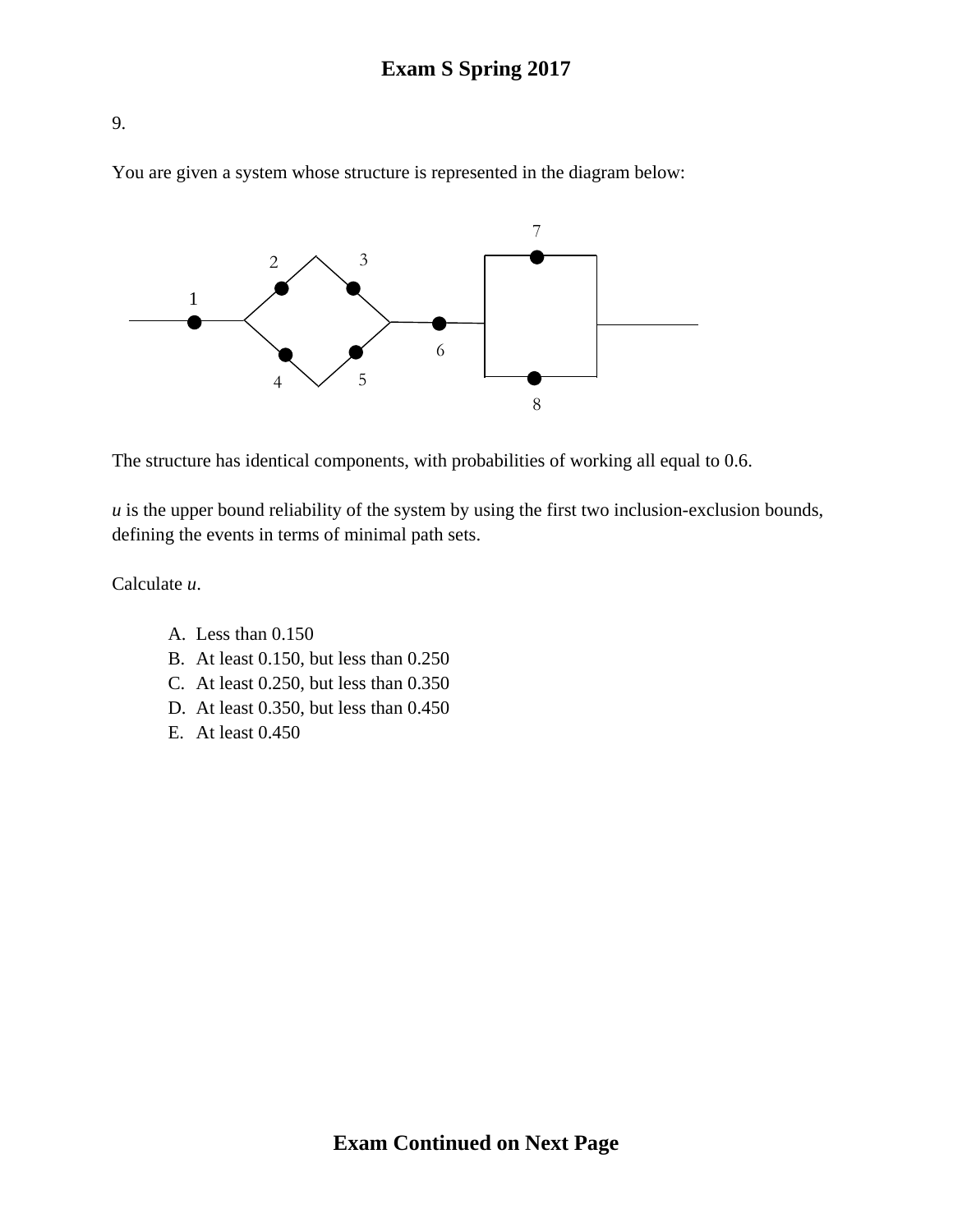You are given:

- A basic series system has 3 components.
- The series system can be simplified to 2 components.
- All components are independent and function for an amount of time that is uniformly distributed over  $(0, 1)$ .

Calculate the increase in expected system life by simplifying from 3 components to 2 components.

- A. Less than 0.03
- B. At least 0.03, but less than 0.05
- C. At least 0.05, but less than 0.07
- D. At least 0.07, but less than 0.09
- E. At least 0.09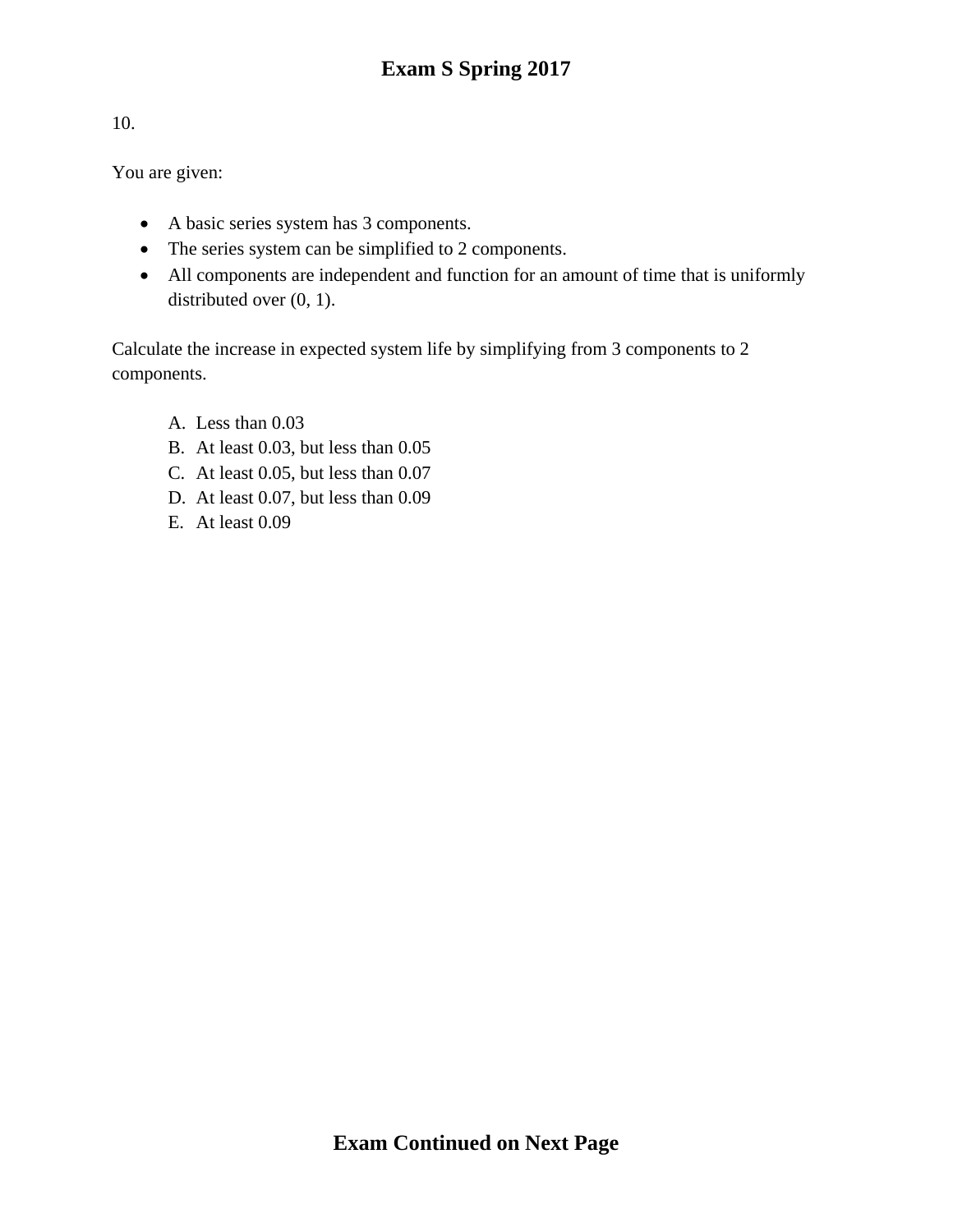You are given:

- Loan borrowers move among three states at the end of each month:
	- State 1: Current
	- State 2: Delinquent
	- State 3: Default
- 75% of Current borrowers remain Current; 25% move to Delinquent.
- 60% of Delinquent borrowers remain Delinquent; 20% move to Current; 20% move to Default.
- Once in Default, the loan is written off so that the borrower remains in Default forever.

Calculate the probability that a Current borrower at the beginning of a calendar quarter will not be in Default by the end of the same quarter.

- A. Less than 0.200
- B. At least 0.200, but less than 0.400
- C. At least 0.400, but less than 0.600
- D. At least 0.600, but less than 0.800
- E. At least 0.800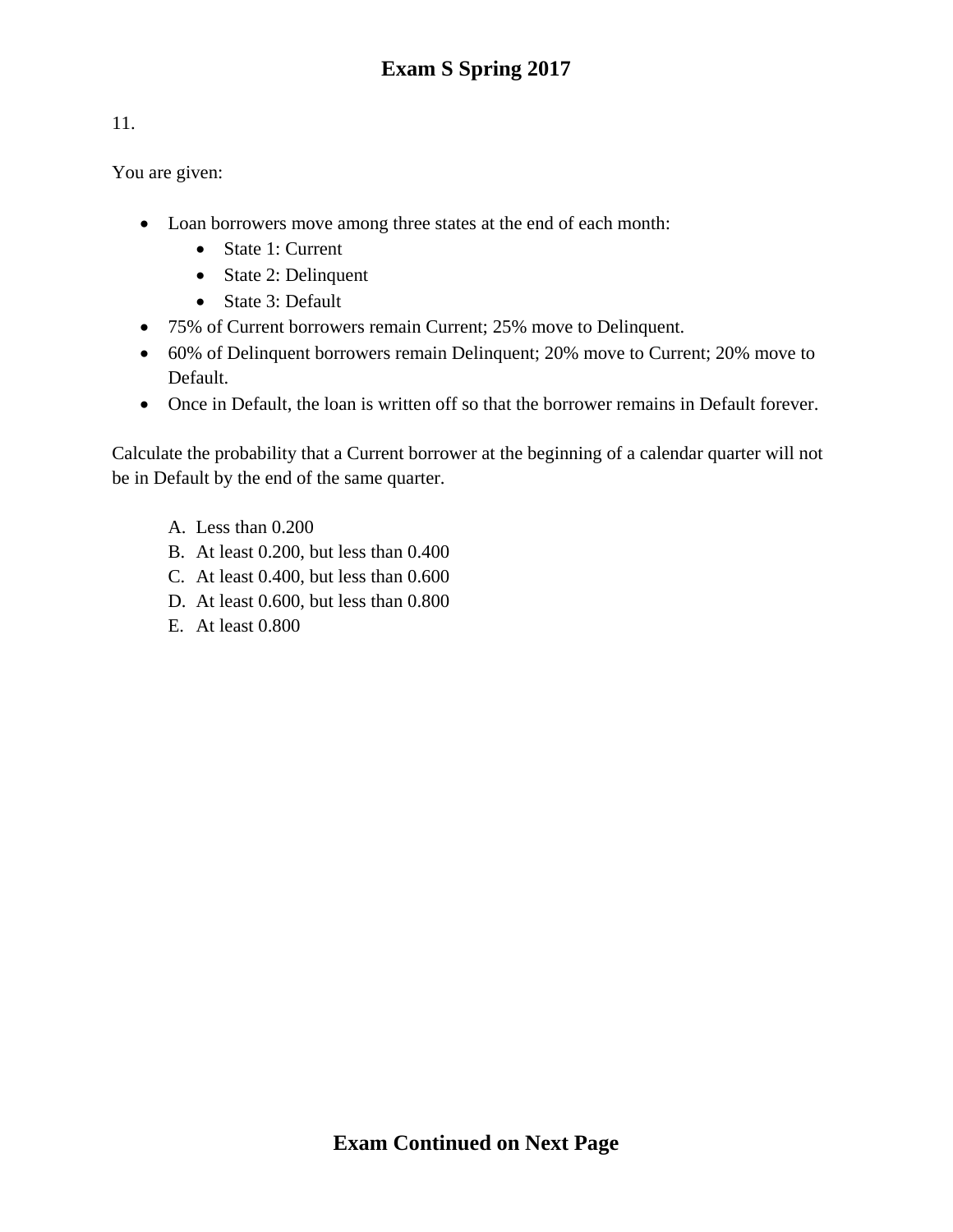You are given the following information about a homogeneous Markov chain:

- There are three daily wildfire risk states: Green (state 0), Yellow (state 1) and Red (state 2).
- Transition between states occurs at the end of each day.
- The daily transition matrix,  $P = \begin{bmatrix} 1 & 0 \\ 0 & 1 \end{bmatrix}$ .82 m n . 61 . 28 . 11 . 40 . 31 . 29  $\frac{1}{2}$
- The wildfire risk was Yellow on Wednesday.
- Today is Thursday and the wildfire risk is Green.
- The probability that the wildfire risk will be Red on Saturday is 0.07.

Calculate the absolute difference between *m* and *n*.

- A. Less than 0.065
- B. At least 0.065, but less than 0.075
- C. At least 0.075, but less than 0.085
- D. At least 0.085, but less than 0.095
- E. At least 0.095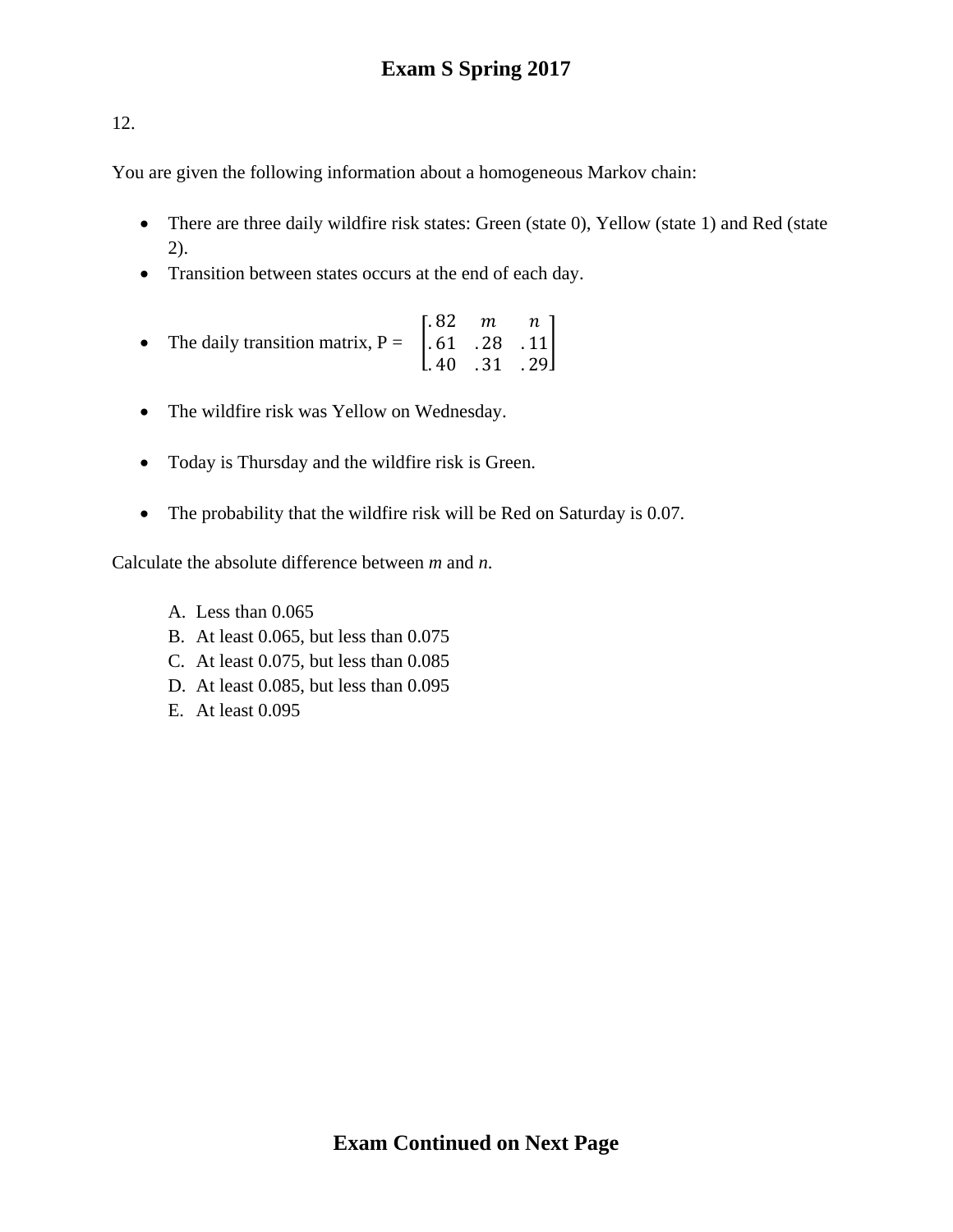You are given the following information about a Markov chain with a transition probability matrix:

- $P = \begin{bmatrix} 0.40 & 0.40 & 0.20 \end{bmatrix}$  $\begin{bmatrix} 0.60 & 0.20 & 0.20 \\ 0.40 & 0.40 & 0.20 \end{bmatrix}$  $[0.10 \t 0 \t 0.90]$  $0.20$
- The three states are 0, 1, and 2.

Calculate the long run proportion of time in state 2.

- A. Less than 0.680
- B. At least 0.680, but less than 0.700
- C. At least 0.700, but less than 0.720
- D. At least 0.720, but less than 0.740
- E. At least 0.740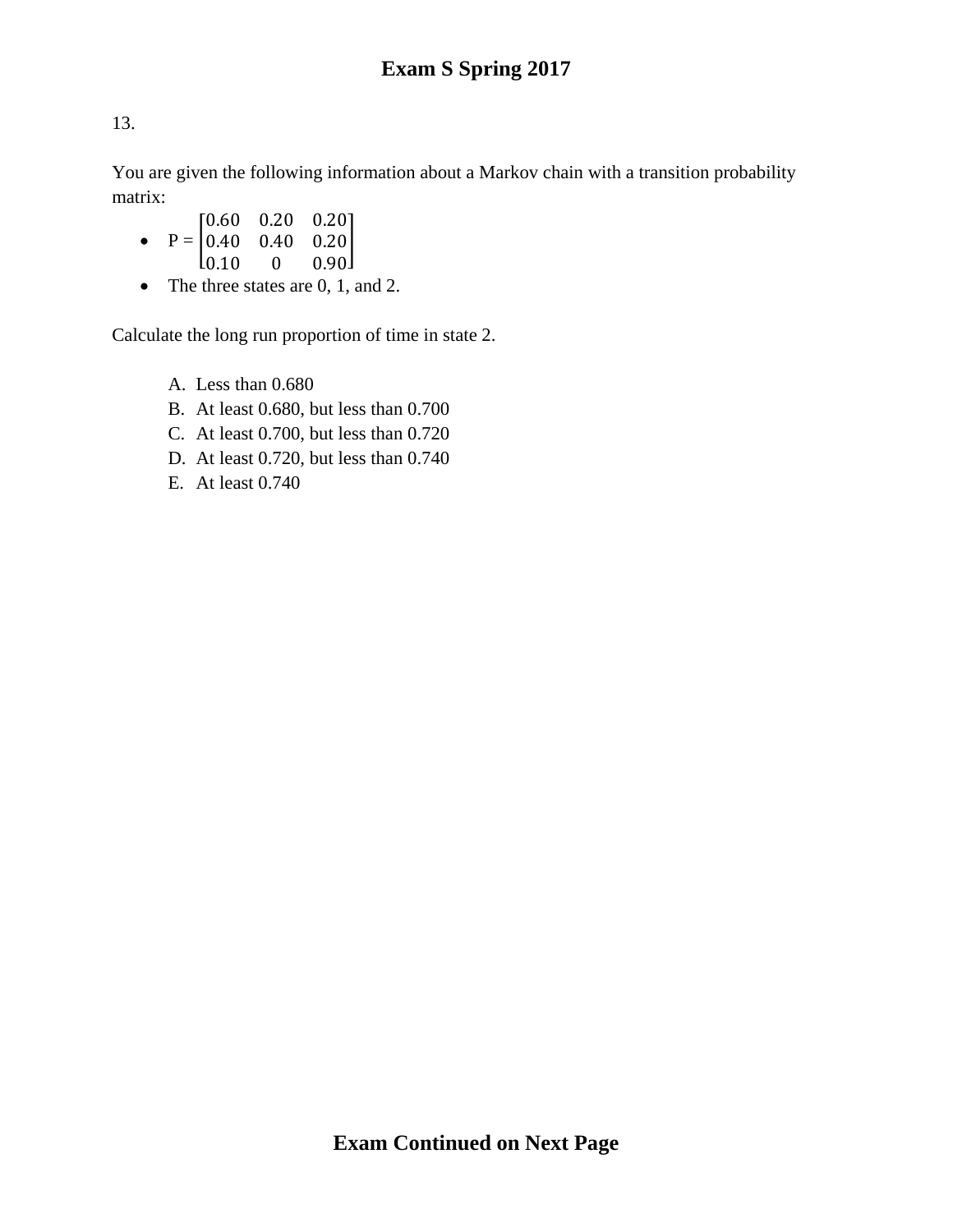An insurance company is considering either charging a cancellation fee for customers who cancel their policies in the first three years, or charging an additional fixed premium of 10 in each of the first three years for customers that renew to cover the cost of writing a new policy.

- Customers only cancel their policy at the end of a year.
- The cancellation fee is paid to the company upon cancellation.
- The remaining customers pay the additional fixed premium of 10 at the end of each year for the first three years their policy is in effect.
- The survival distribution of a policy is uniform between 0 and 5 years.
- Annual interest rate:  $i = 5\%$ .

Calculate the cancellation fee required so that the expected present value is equivalent to the expected present value of the additional fixed premium of 10 for new customers that renew for at least three years.

- A. Less than 20
- B. At least 20, but less than 25
- C. At least 25, but less than 30
- D. At least 30, but less than 35
- E. At least 35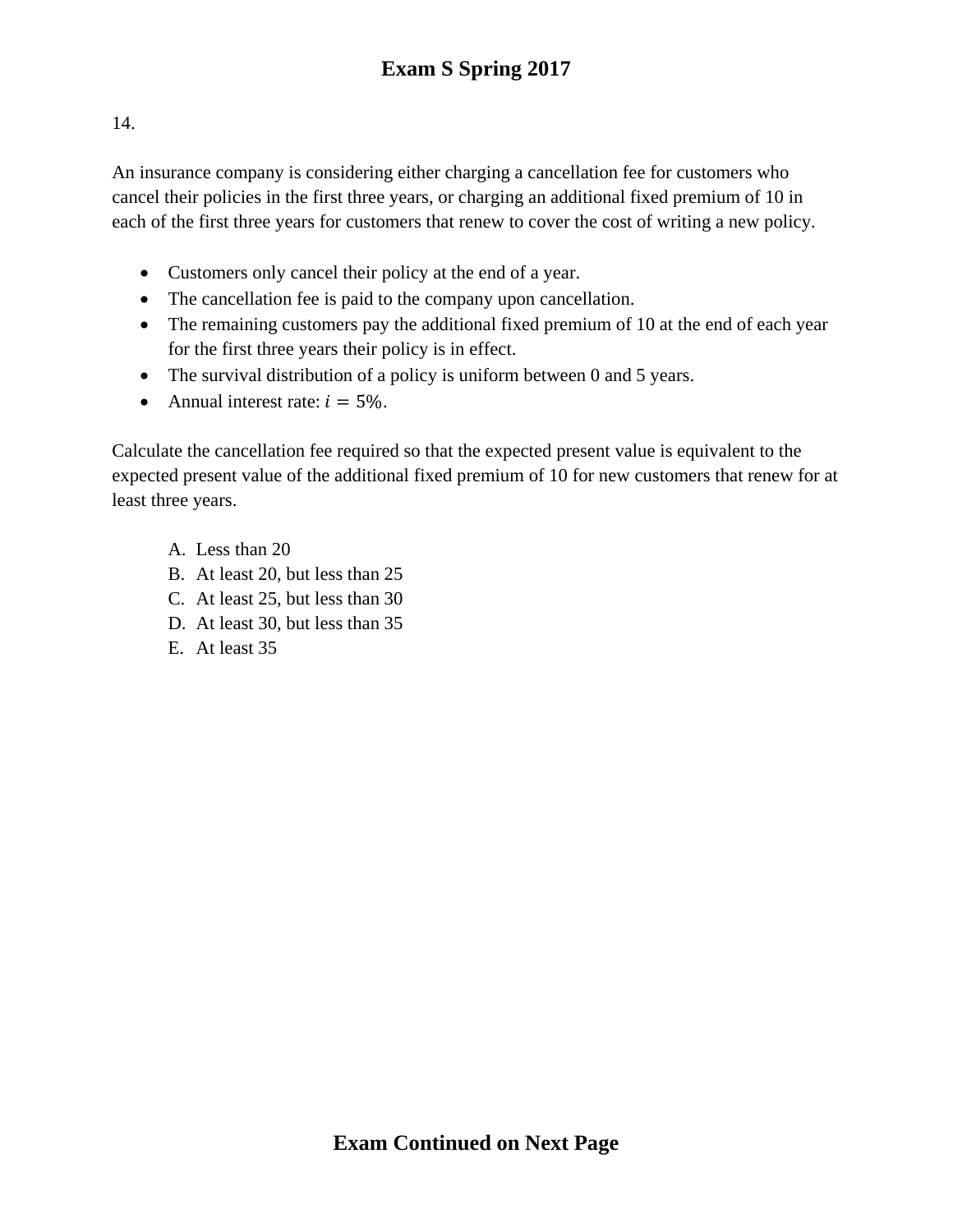You are given the following information:

- There are two independent lives (40) and (60).
- Mortality is assumed to follow the Illustrative Life Table.

Calculate the probability that life (40) lives to age (55) and life (60) dies before age (70).

- A. Less than 0.170
- B. At least 0.170, but less than 0.190
- C. At least 0.190, but less than 0.210
- D. At least 0.210, but less than 0.230
- E. At least 0.230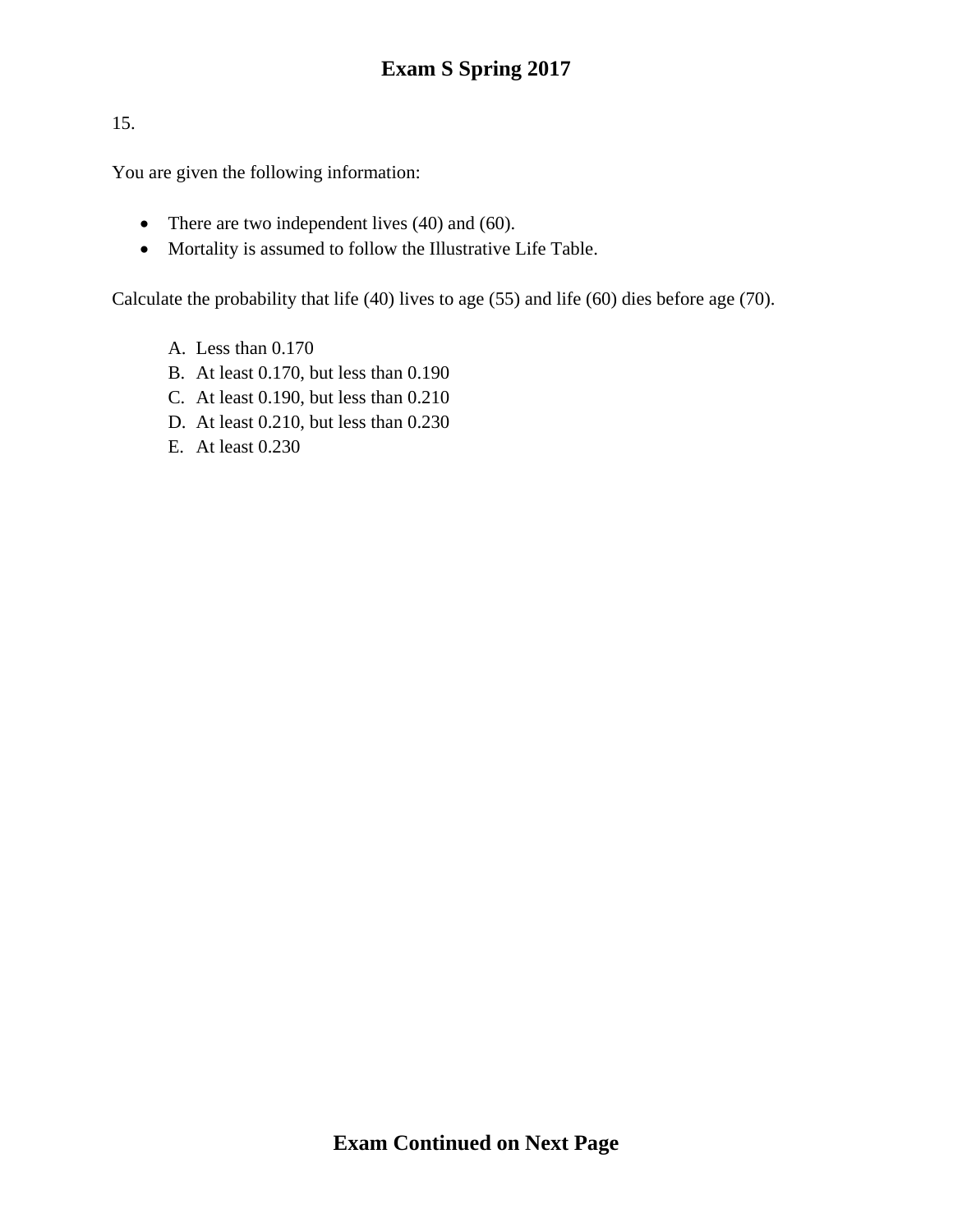Buses arrive at a bus stop according to a Poisson process with parameter  $\lambda$ . Starting from time  $t = 0$ , you observe bus inter arrival times of  $t = 7, 3, 5, 3, 2$ .

Calculate the maximum likelihood estimate of  $\lambda$ .

- A. Less than 0.1
- B. At least 0.1, but less than 0.2
- C. At least 0.2, but less than 0.3
- D. At least 0.3, but less than 0.4
- E. At least 0.4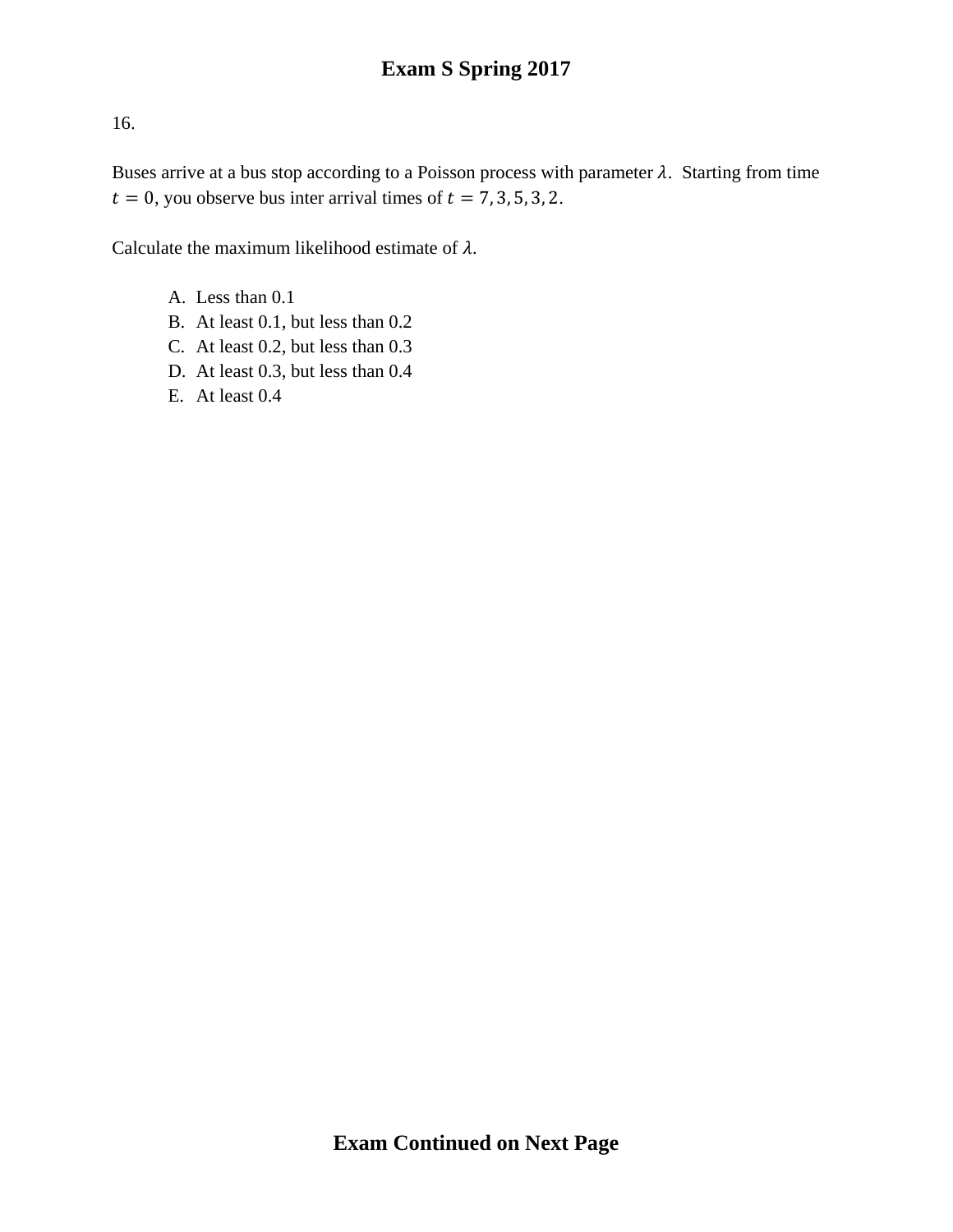Let  $y_1, y_2, ..., y_{10}$  be a random sample from a population with mean,  $\mu$ , and variance,  $\sigma^2$ . Consider the following two unbiased estimators for  $\mu$ :

•  $\hat{\mu}_1 = \frac{1}{2}(y_1 + y_2)$ •  $\hat{\mu}_2 = \frac{1}{3}y_1 + \frac{1}{24}(y_2 + \dots + y_9) + \frac{1}{3}y_{10}$ 

Calculate the efficiency of  $\hat{\mu}_1$  relative to  $\hat{\mu}_2$ .

- A. Less than 0.15
- B. At least 0.15, but less than 0.35
- C. At least 0.35, but less than 0.55
- D. At least 0.55, but less than 0.75
- E. At least 0.75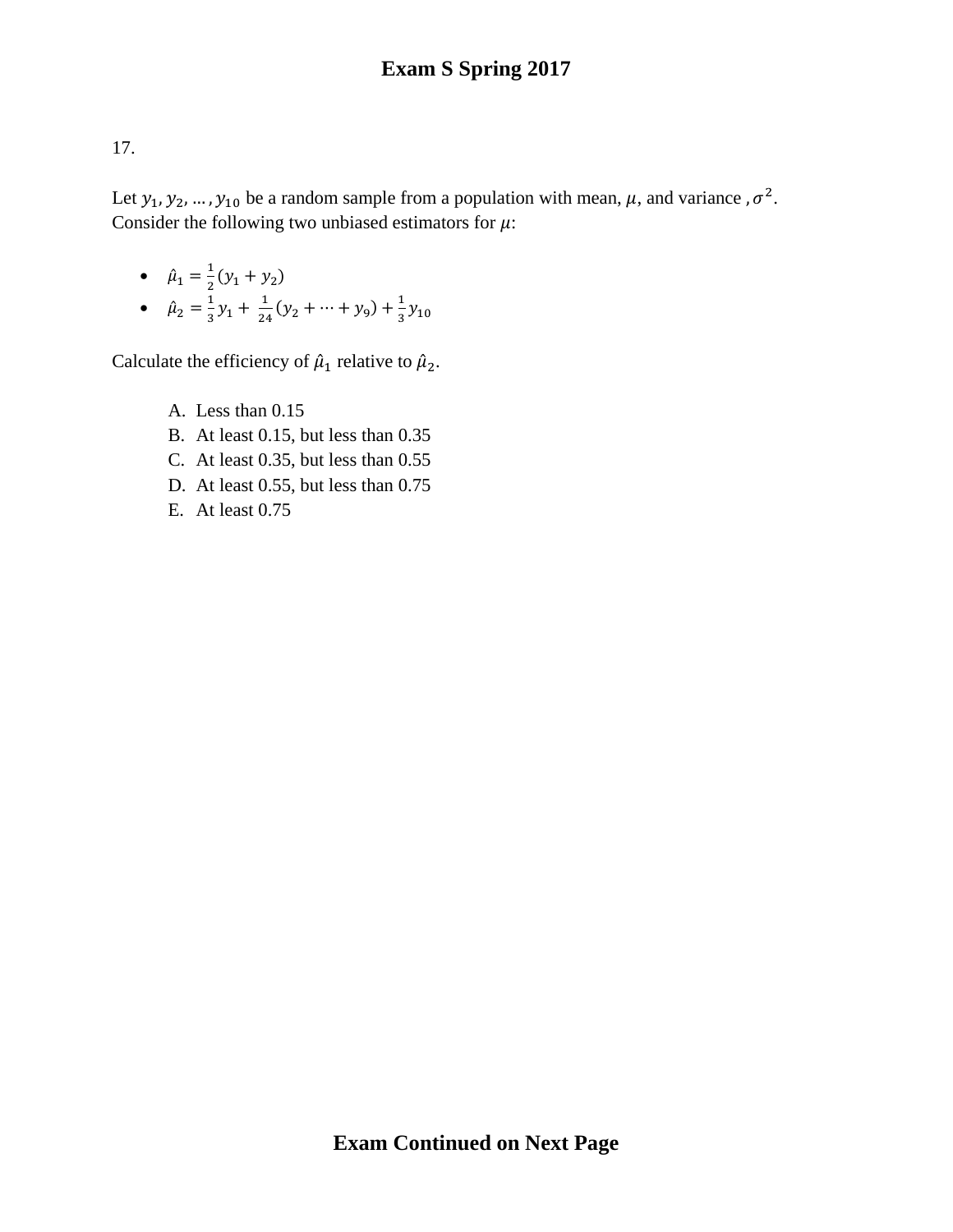Let  $y_1, y_2, ..., y_n$  be a random sample from an exponential distribution with density:

$$
f(y) = \lambda e^{-\lambda y}, \text{ for } y > 0
$$

Determine the Rao-Cramer lower bound for the variance of any unbiased estimator of  $\lambda$ .

A.  $\lambda/n$ B.  $\lambda/n^2$ C.  $\lambda^2/n$ D.  $(\lambda/n)^2$ E.  $n\lambda^2$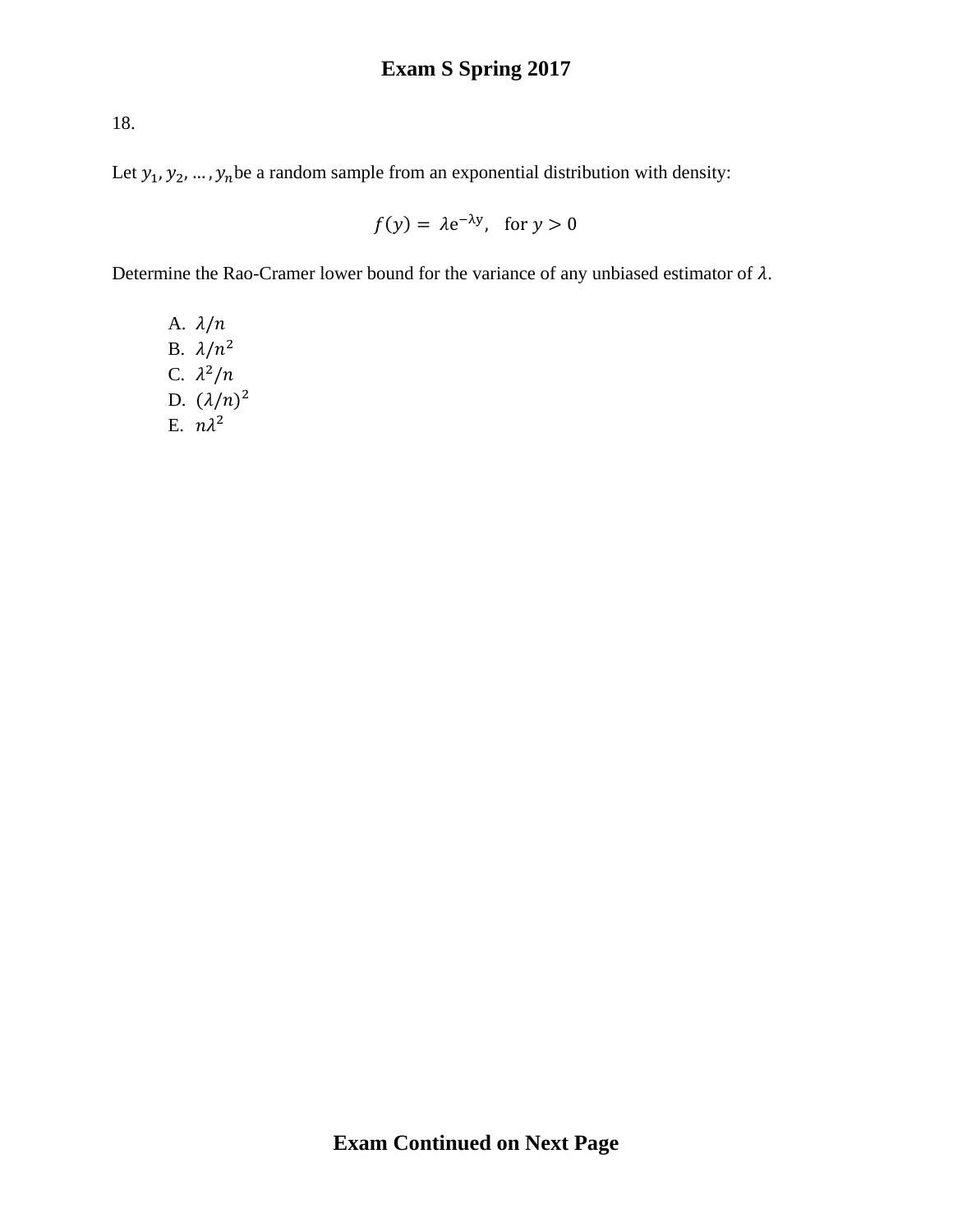Let 150, 204, 310, 480, 500 be a random sample from the density function given by:

$$
f(y|\alpha, \theta) = \begin{cases} \left(\frac{1}{\Gamma(\alpha)\theta^{\alpha}}\right) y^{\alpha-1} e^{\frac{-y}{\theta}}, & \text{for } y > 0\\ 0, & \text{elsewhere} \end{cases}
$$

- $\bullet \quad \alpha = 20$
- The coefficient of variation (CV) is the standard deviation divided by the mean
- The mean of  $\theta$  is estimated using maximum likelihood

Calculate the CV of the maximum likelihood estimate.

- A. Less than 0.05
- B. At least 0.05, but less than 0.15
- C. At least 0.15, but less than 0.25
- D. At least 0.25, but less than 0.35
- E. At least 0.35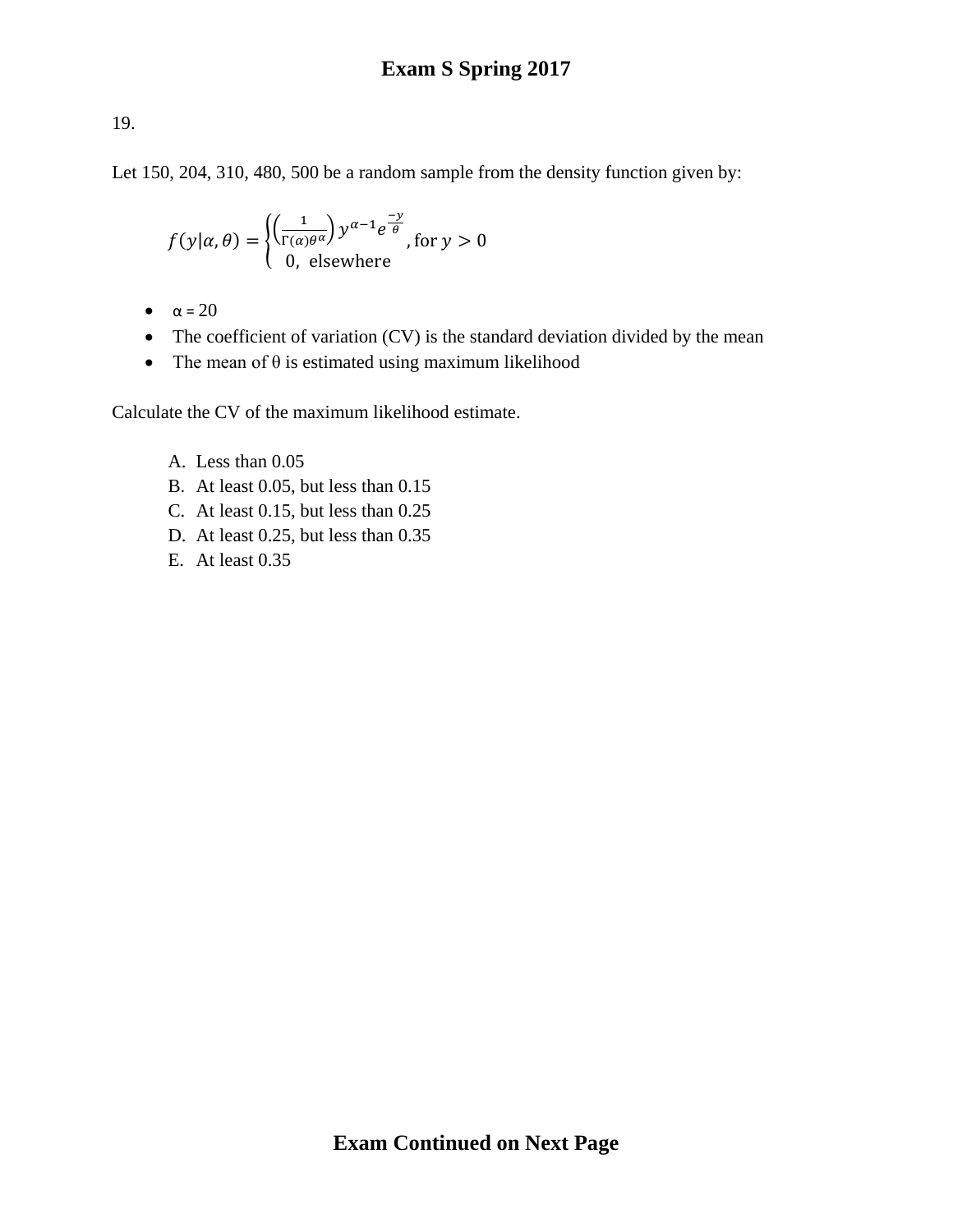You are given:

- The current manufacturing process for bullets has a mean exit velocity of 2900 MPH and a standard deviation of 200 MPH.
- A new process for manufacturing bullets was developed.
- 100 bullets using the new process were tested and had a mean exit velocity of 2950 MPH.
- H<sub>0</sub>: Mean exit velocity = 2900 MPH
- H<sub>1</sub>: Mean exit velocity  $> 2900$  MPH
- The standard deviation is the same as the existing manufacturing process.
- Exit velocities are assumed to follow the normal distribution.

Calculate the minimum significance level at which you would reject H0.

- A. Less than 0.010
- B. At least 0.010, but less than 0.025
- C. At least 0.025, but less than 0.050
- D. At least 0.050, but less than 0.100
- E. At least 0.100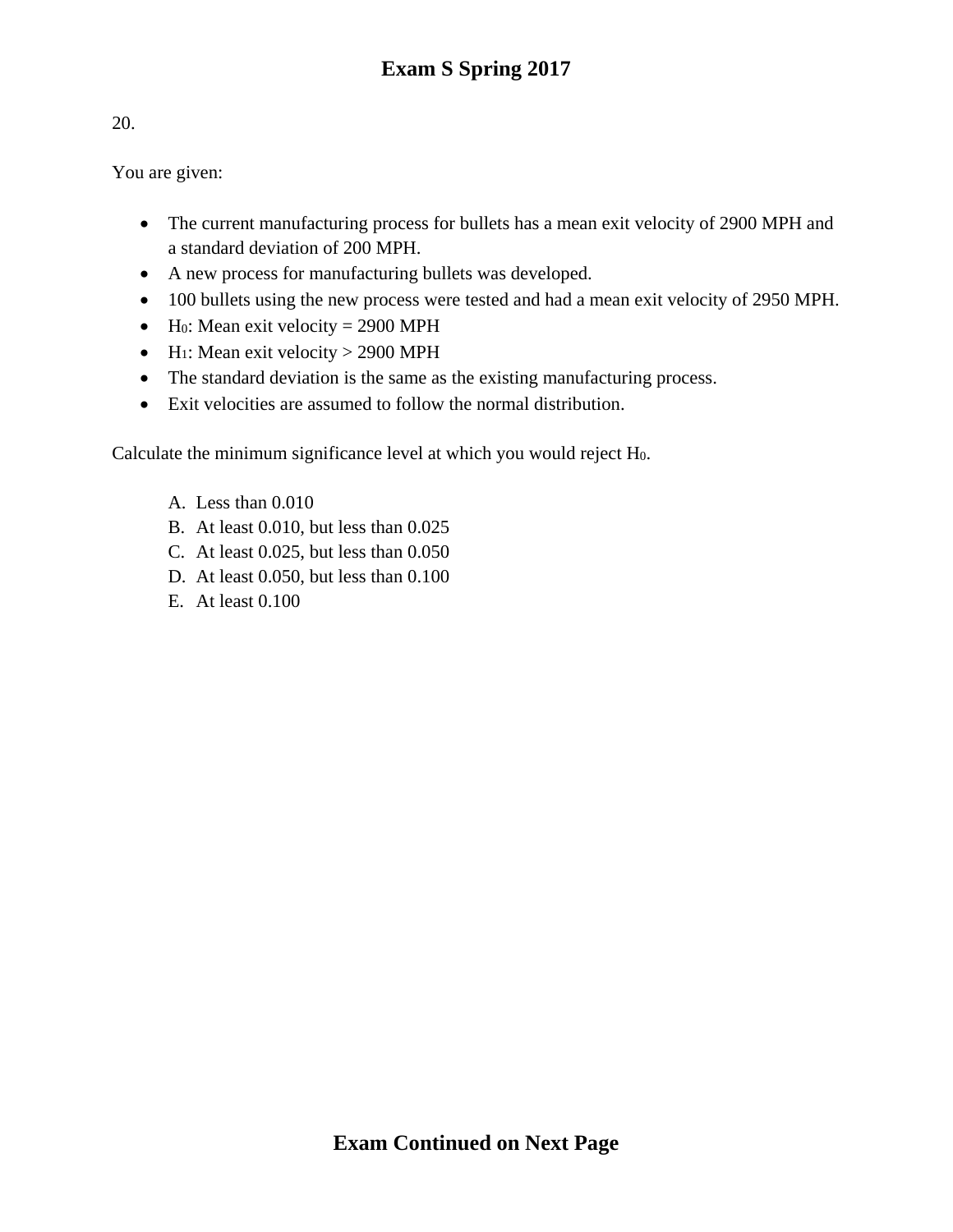You are given:

- $x_1, x_2, ..., x_{10}$  is a random sample from a Bernoulli distribution with parameter  $p =$  $Pr(X = 1)$
- $H_0: p = 0.5$
- $H_1: p > 0.5$

The critical region,  $C = {\sum_{j=1}^{10} x_j \ge 7}.$ 

Calculate the probability of a Type I error.

- A. Less than 0.05
- B. At least 0.05, but less than 0.10
- C. At least 0.10, but less than 0.15
- D. At least 0.15, but less than 0.20
- E. At least 0.20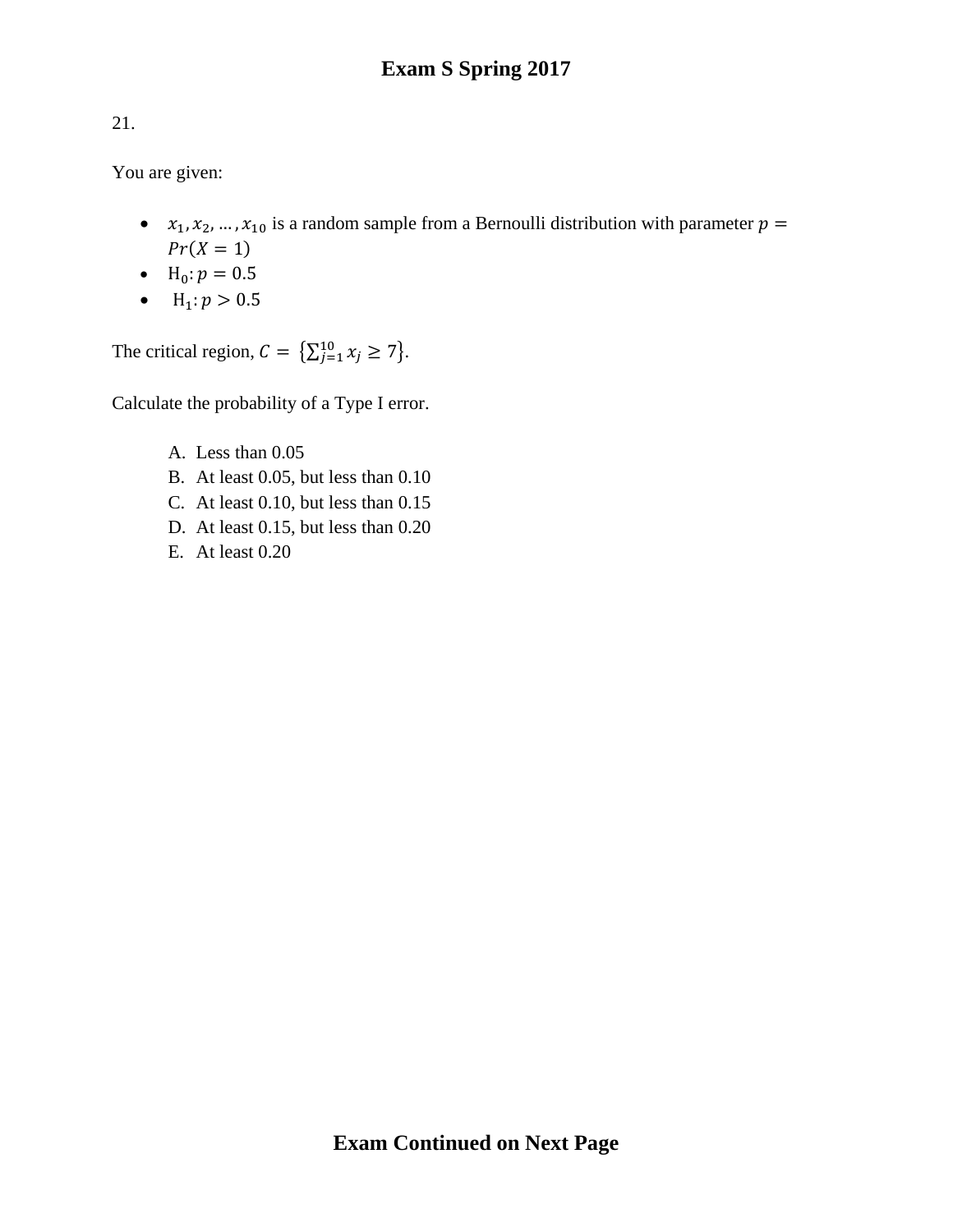Two independent random samples of size 12 and 8 are drawn from two normal populations, X and Y. Let  $S_X^2$  and  $S_Y^2$  be the unbiased sample variances.

Using the test statistic  $W = S_X^2 / S_Y^2$  you wish to test:

- $H_0$ : the variance of population Y is one-third the variance of population X
- $H_1$ : the variance of population Y is less than one-third the variance of population X

Calculate the critical value for a one-sided test of significance 0.02:

- A. Less than 1.20
- B. At least 1.20, but less than 1.40
- C. At least 1.40, but less than 1.60
- D. At least 1.60, but less than 1.80
- E. At least 1.80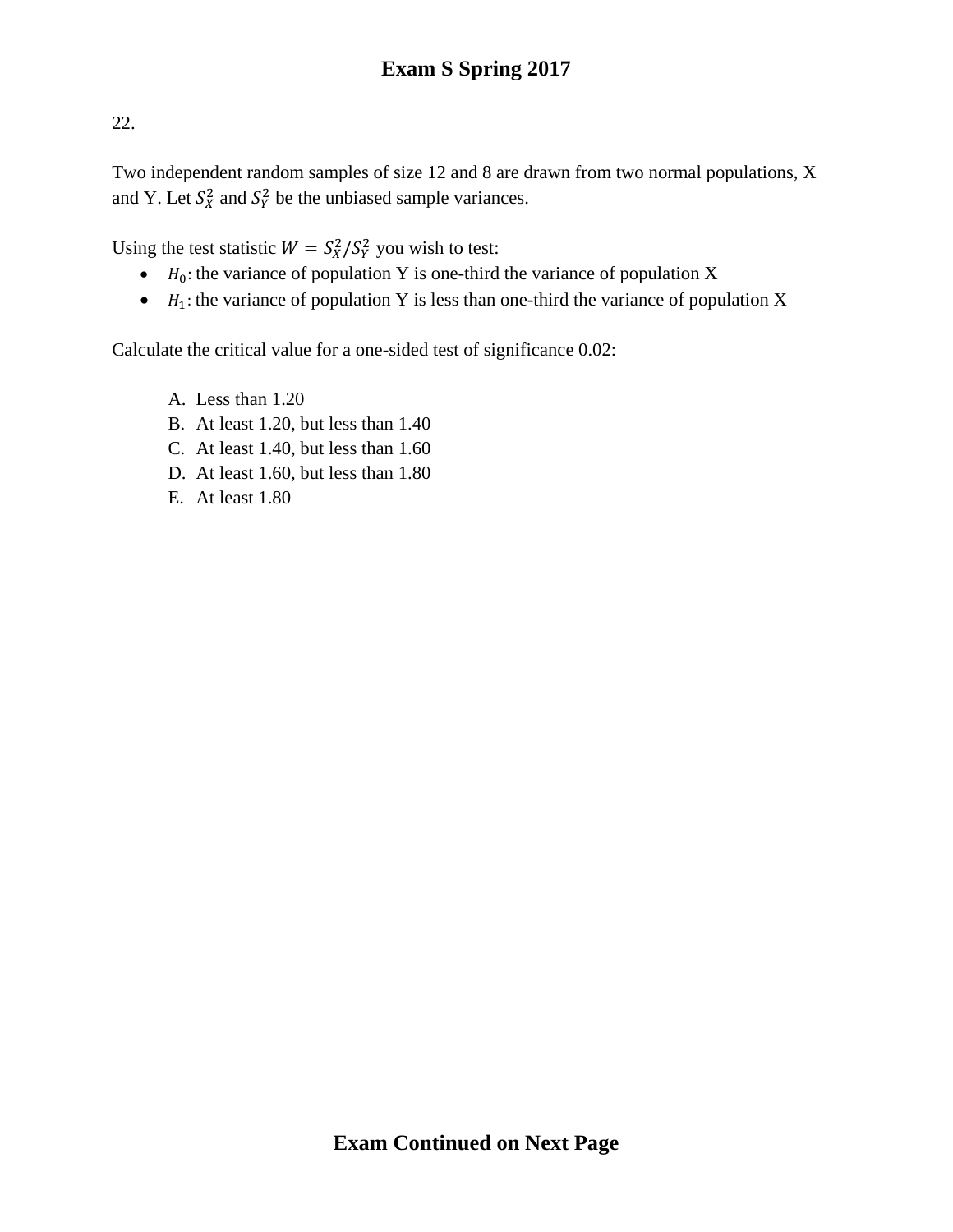You are given the mid-term and final exam scores of 10 students, and you would like to test whether the mid-term and final scores have the same distribution using the Wilcoxon Signed-Rank Test for matched pairs.

| <b>Student</b> | <b>Mid-Term Score</b> | <b>Final Score</b> |
|----------------|-----------------------|--------------------|
|                | 86                    | 93                 |
| $\overline{2}$ | 90                    | 85                 |
| 3              | 63                    | 76                 |
|                | 97                    | 90                 |
| 5              | 33                    |                    |
| 6              | 82                    | 85                 |
|                | 88                    | 87                 |
| 8              | 81                    | 90                 |
| 9              | 74                    | 88                 |
| 10             | 90                    | 85                 |

Calculate the test statistic.

- A. Less than 10
- B. At least 10, but less than 15
- C. At least 15, but less than 20
- D. At least 20, but less than 25
- E. At least 25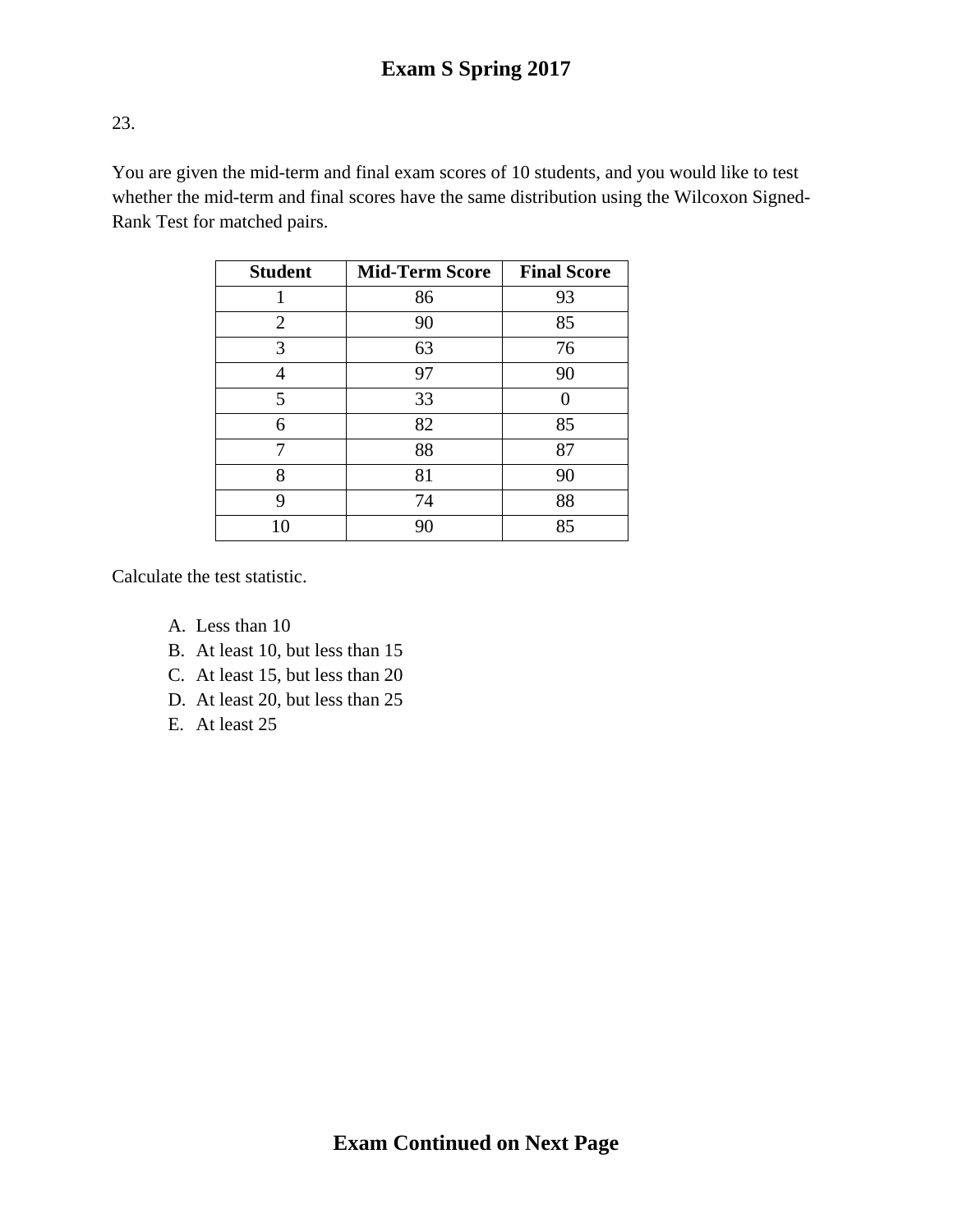You are given the following information:

- Wilcoxon's rank test and Mann-Whitney U test are both used for comparing two independent random samples from two populations: Population I and Population II.
- Both random samples have a sample size of 10.
- For the sample from Population I, the Wilcoxon's rank-sum statistic equals 85.5.

Calculate the Mann-Whitney U statistic for the sample from Population I.

- A. Less than 60
- B. At least 60, but less than 90
- C. At least 90, but less than 120
- D. At least 120, but less than 150
- E. At least 150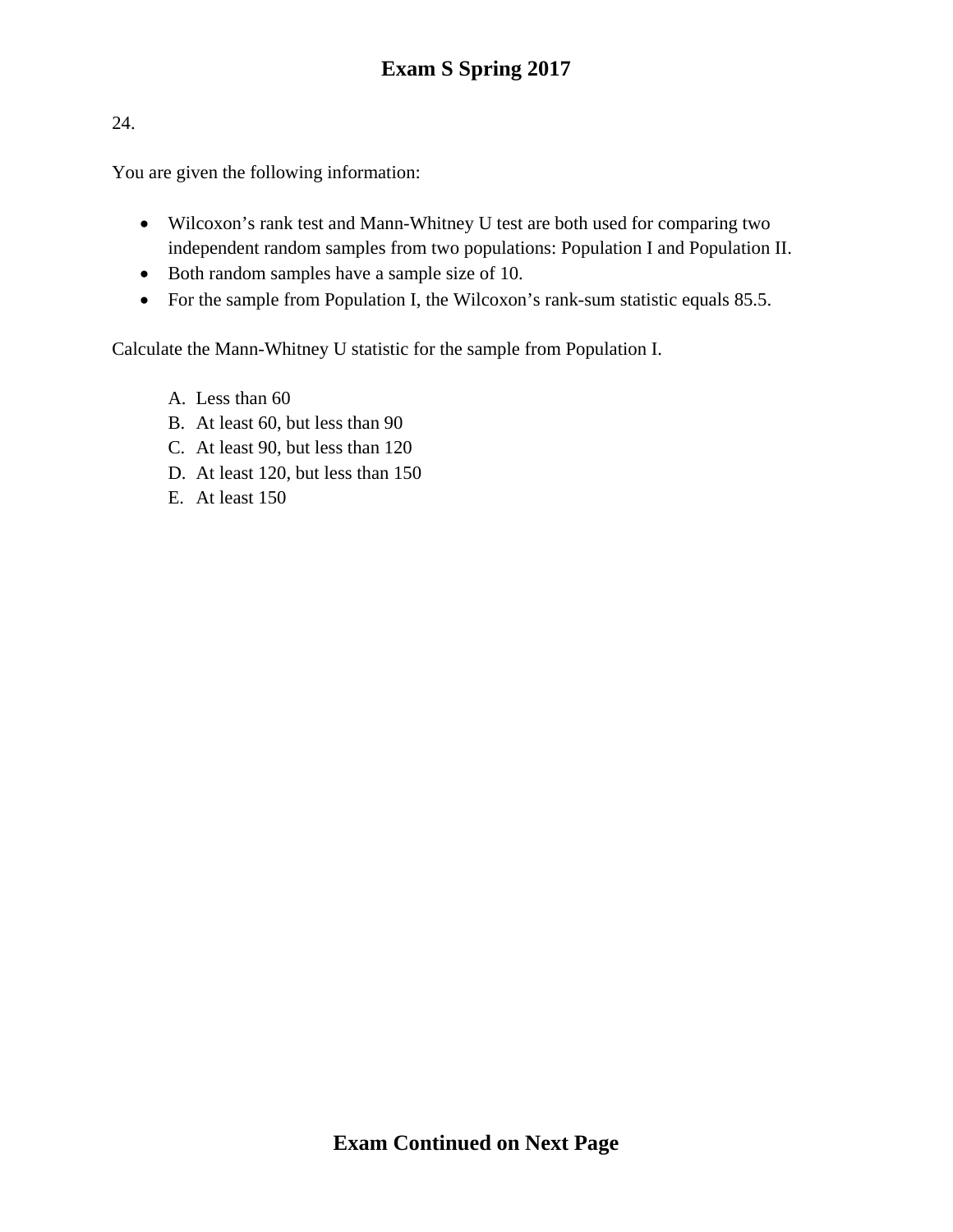You are given the following information about two samples and the test parameters:

- Sample X is of size 5
- Sample Y is of size 9
- The rank sum of Sample Y is 84
- $H_0$ : The two samples are from the same distribution
- You are to do a two-sided test of  $H_0$
- The Mann-Whitney-U procedure without a normal approximation is used

Calculate the *p*-value for this test.

- A. Less than 0.005
- B. At least 0.005, but less than 0.010
- C. At least 0.010, but less than 0.015
- D. At least 0.015, but less than 0.020
- E. At least 0.020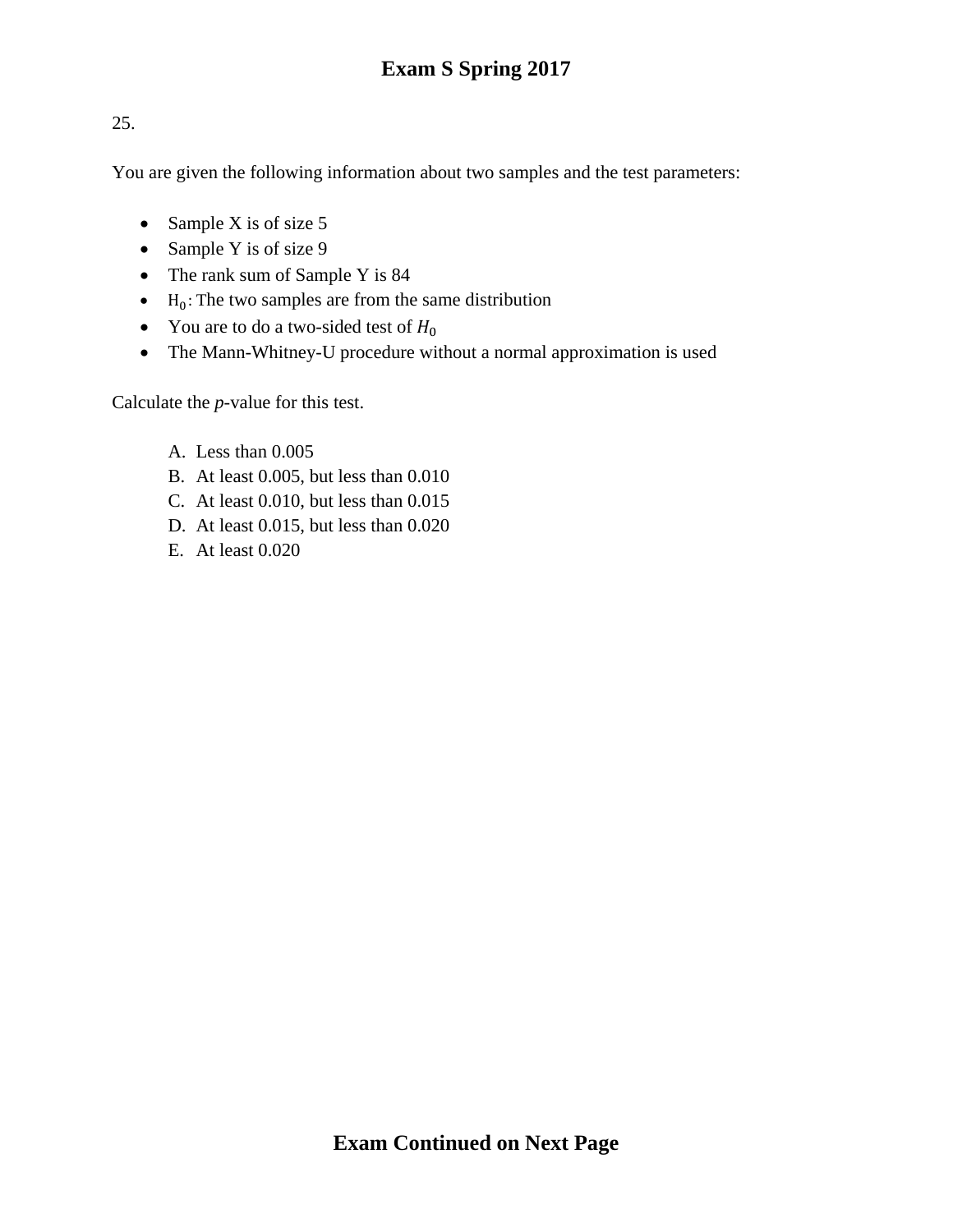You are given the following information:

- *Y* has a binomial distribution with parameters *m* and  $q = \lambda$ .
- The prior distribution of  $\lambda$  is beta with parameters  $a = 5$ ,  $b = 5$  and  $\theta = 1$ .
- A sample of size 26 is drawn.
- The number of successes in the sample was 19.

Calculate the posterior mean of  $\lambda$ .

- A. Less than 0.50
- B. At least 0.50, but less than 0.57
- C. At least 0.57, but less than 0.64
- D. At least 0.64, but less than 0.71
- E. At least 0.71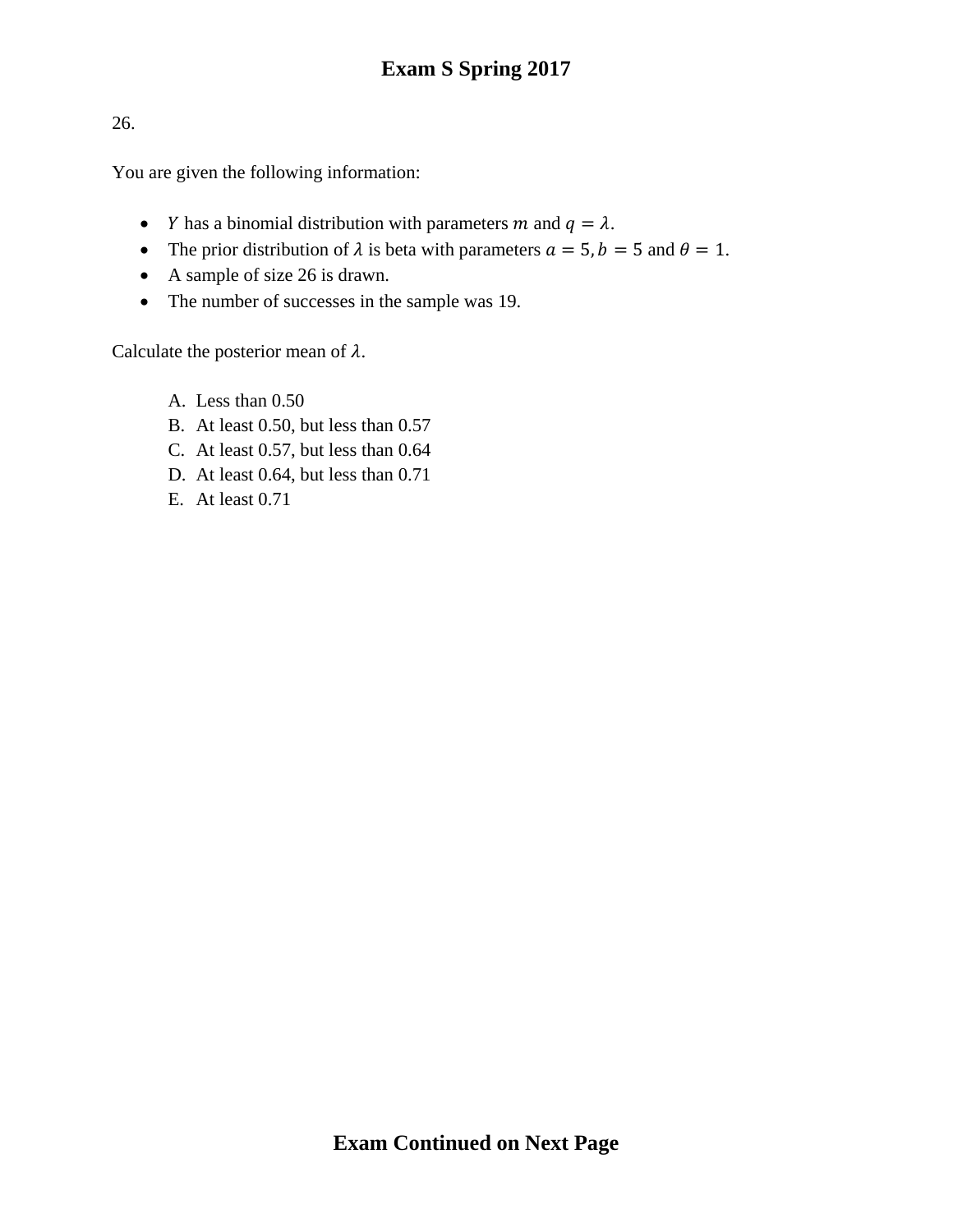For a portfolio of homeowner's insurance contracts,  $\lambda$  represents the proportion of policies for which there were claims made within one year.  $\lambda$  is a random variable with a beta prior distribution with parameters  $a$ ,  $b$  and  $\theta = 1$ .

Prior to reviewing the results from a random sample of policies described below, it has been estimated that the mean and variance of  $\lambda$  are  $\frac{2}{3}$  $\frac{2}{3}$  and  $\frac{1}{72}$ , respectively.

In a given year, for 150 randomly selected policies from the portfolio, there were 70 claims.

Calculate the posterior mean of  $\lambda$ .

- A. Less than 0.45
- B. At least 0.45, but less than 0.50
- C. At least 0.50, but less than 0.55
- D. At least 0.55, but less than 0.60
- E. At least 0.60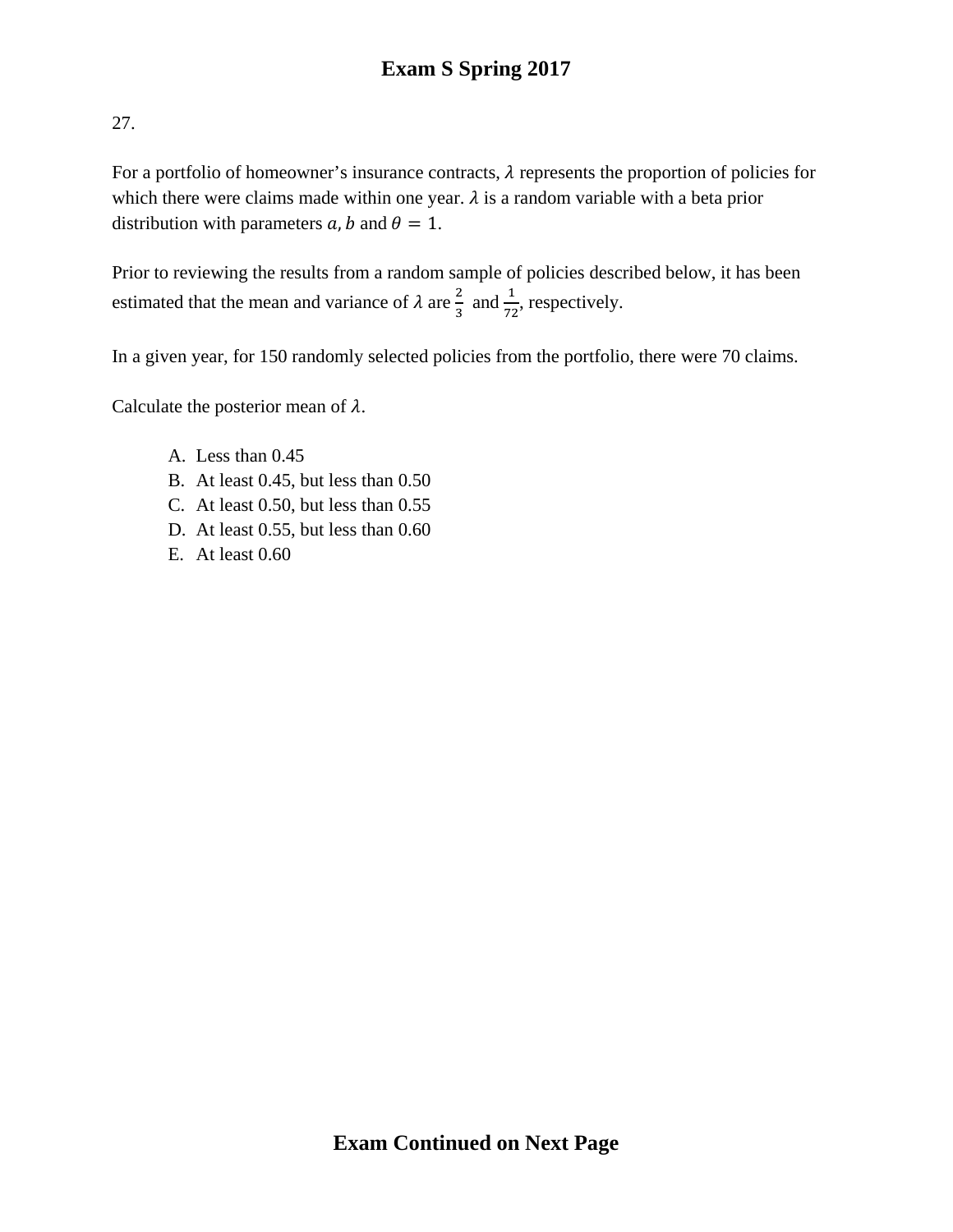# You are given:

• A random sample is drawn from a Poisson distribution with parameter  $\lambda$ , where the prior density of  $\lambda$  is proportional to the following function:

$$
g(\lambda) = \lambda^2 e^{-2\lambda}, \quad \text{for } \lambda > 0
$$

- The sample size is  $n = 98$ .
- The sum of the sampled values equals 100.

Calculate the mean of the posterior distribution of  $\lambda$ .

- A. Less than 0.98
- B. At least 0.98, but less than 1.00
- C. At least 1.00, but less than 1.02
- D. At least 1.02, but less than 1.04
- E. At least 1.04

28.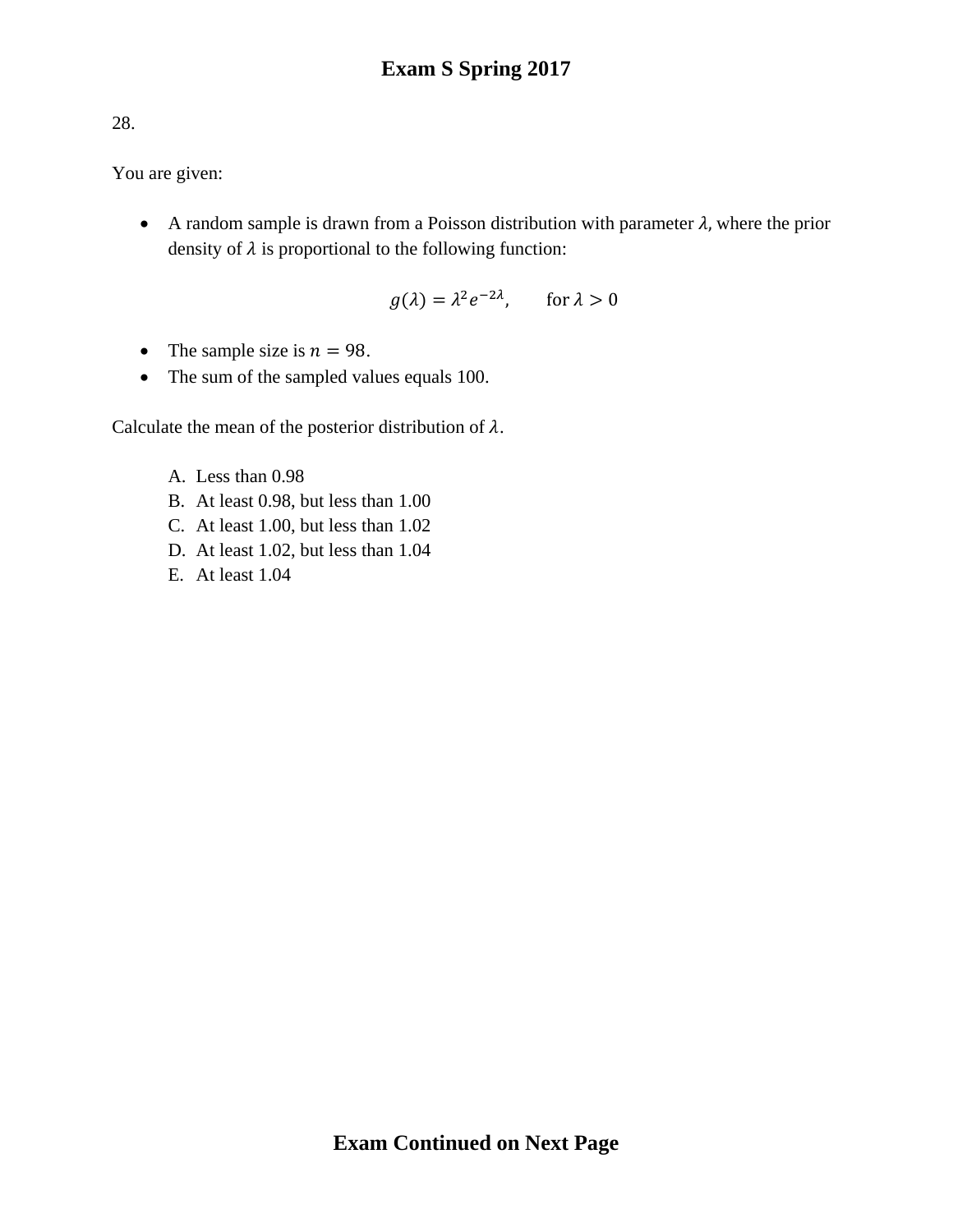| Response variable             | pure premium                |      |
|-------------------------------|-----------------------------|------|
| Response distribution         | gamma                       |      |
| Link                          | log                         |      |
| Dispersion parameter $(\phi)$ |                             |      |
| Parameter                     | Df                          |      |
| Intercept                     | 1                           | 3.25 |
|                               |                             |      |
| <b>Risk Group</b>             | $\mathcal{D}_{\mathcal{L}}$ |      |
| Group 1                       |                             | 0.00 |
| Group 2                       |                             | 0.30 |
| Group 3                       |                             | 0.40 |
| Vehicle Symbol Group          |                             |      |
| Group 1                       |                             | 0.00 |
| Group 2                       |                             | 0.45 |

You are given the following output from a GLM to estimate an insured's pure premium:

Calculate the variance of the pure premium for an insured in Risk Group 3 with Vehicle Symbol Group 2.

- A. Less than 3,000
- B. At least 3,000, but less than 4,000
- C. At least 4,000, but less than 5,000
- D. At least 5,000, but less than 6,000
- E. At least 6,000

29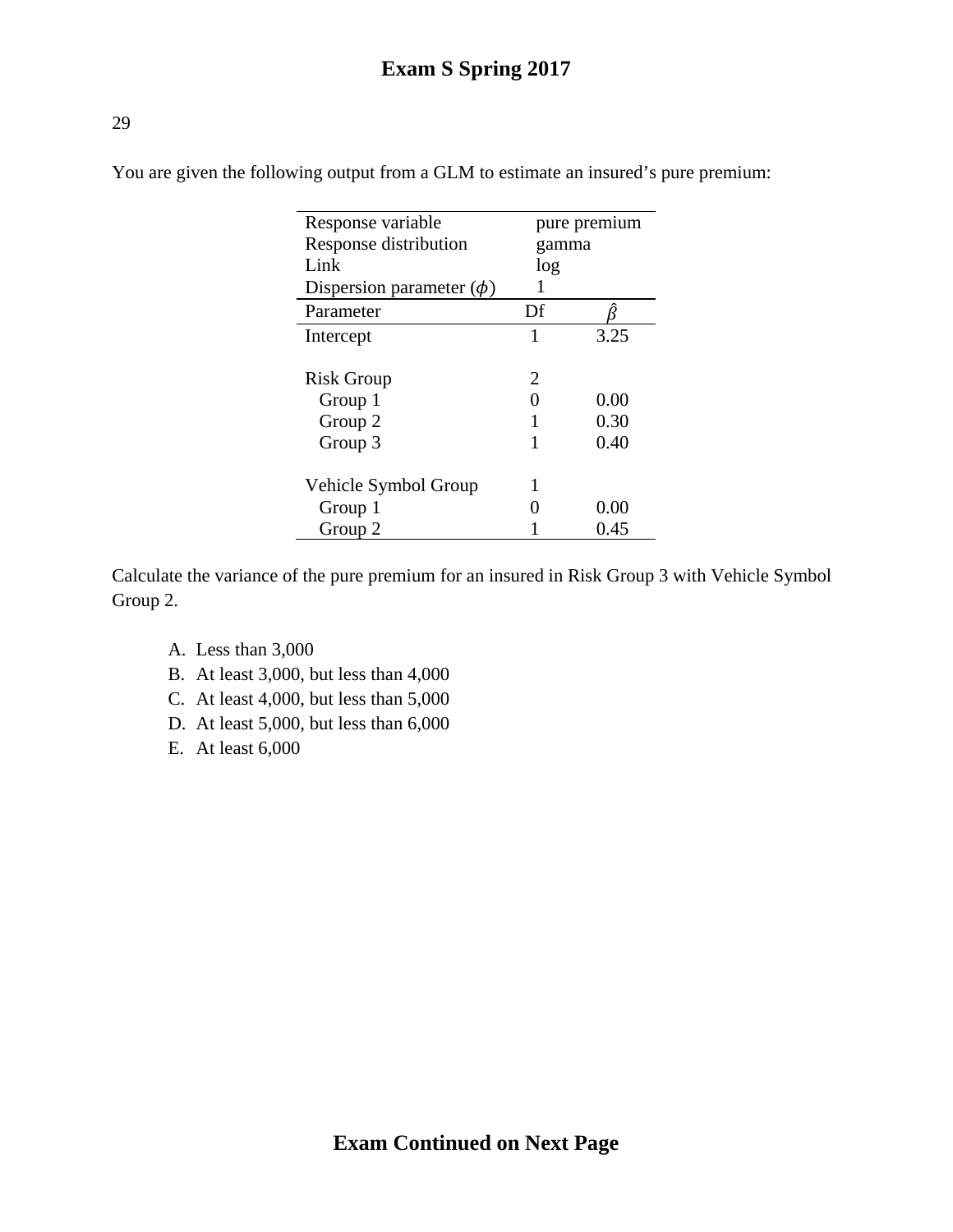| Response variable        | Y                 |                      |
|--------------------------|-------------------|----------------------|
| Response distribution    | Poisson           |                      |
| Link                     | log               |                      |
| <b>AIC</b>               | 221.254           |                      |
| Parameter                |                   | s.e. $(\hat{\beta})$ |
| Intercept                | 5.421             | 0.228                |
| Gender<br>Male<br>Female | 0.000<br>$-0.557$ | 0.000<br>0.217       |
|                          |                   |                      |
| ge                       | 0.107             | (1.002)              |

You are given the following information for a fitted GLM:

Calculate the predicted value of *Y* for a Female with an Age value of 22.

- A. Less than 1,000
- B. At least 1,000, but less than 1,500
- C. At least 1,500, but less than 2,000
- D. At least 2,000, but less than 2,500
- E. At least 2,500.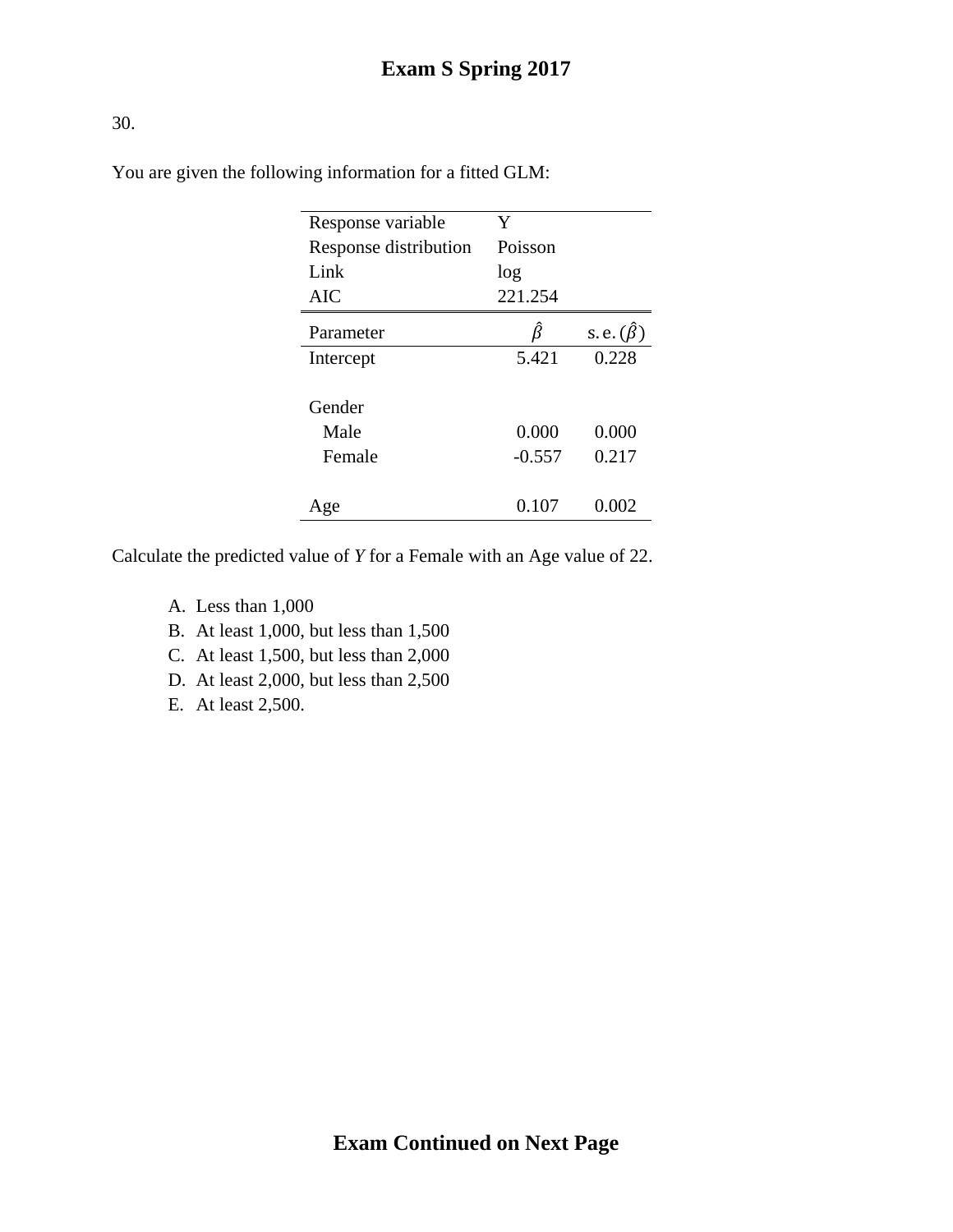If Y has a distribution from the exponential family, and  $f(y)$  is in canonical form  $f(y) = \exp[a(y)b(\theta) + c(\theta) + d(y)]$ , then:

I.  $E[a(y)] = -\frac{c'(\theta)}{b'(\theta)}$ II.  $Var[a(y)] = \frac{b''(\theta)c'(\theta) - c''(\theta)b'(\theta)}{[b'(\theta)]^3}$ III.  $E[(y^2)] = -\frac{c''(\theta)}{b''(\theta)}$ 

Determine which of the above equations are correct.

- A. None are correct
- B. I and II
- C. I and III
- D. II and III
- E. The answer is not given by  $(A)$ ,  $(B)$ ,  $(C)$ , or  $(D)$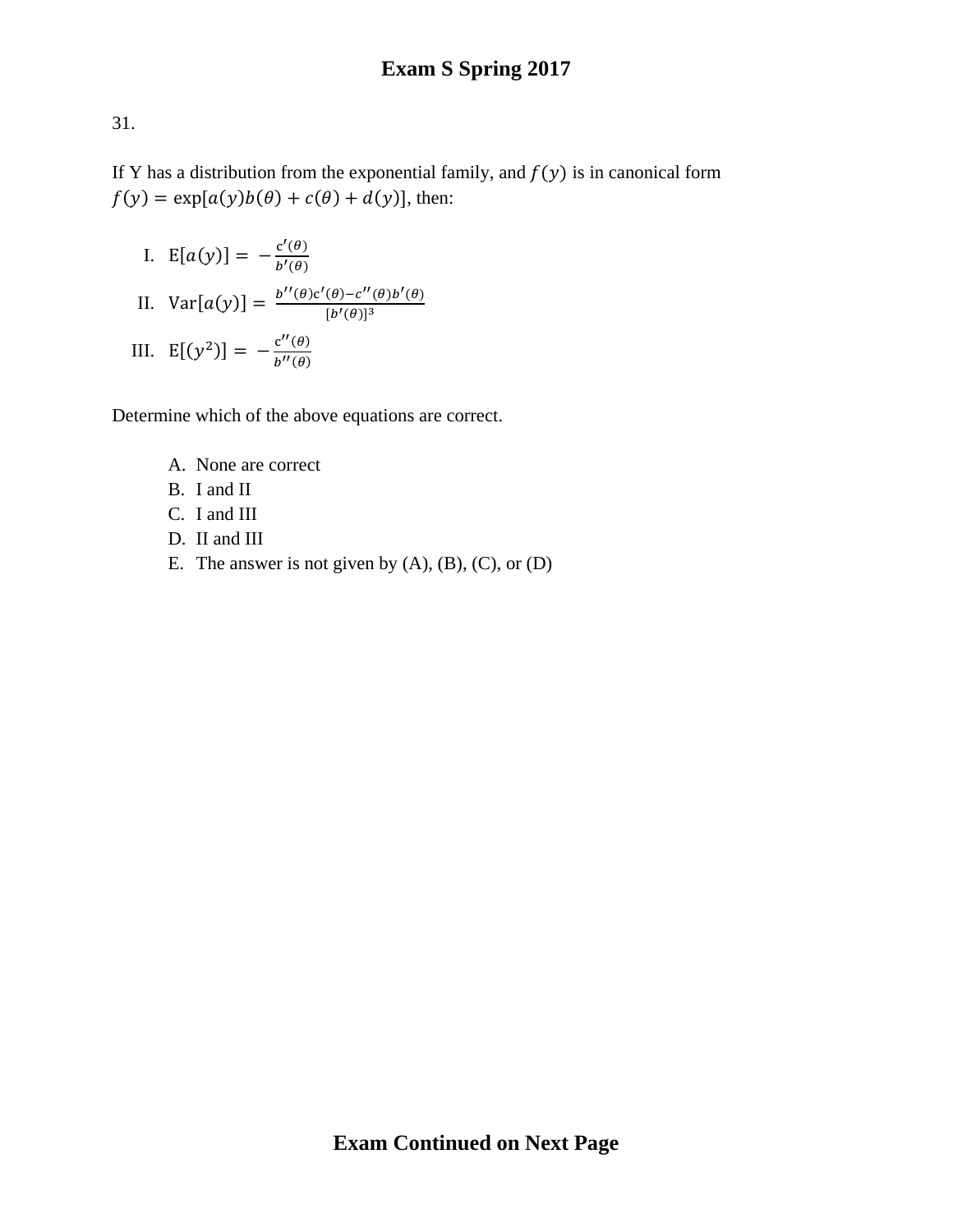You are given:

- A generalized linear model includes three explanatory variables:  $X_1$ ,  $X_2$ , and  $X_3$
- $R_{(j)}^2$  is the coefficient of determination obtained from regressing the j<sup>th</sup> explanatory variable against all other explanatory variables.
- $R_{(1)}^2 = 0.05$ ,  $R_{(2)}^2 = 0.83$ , and  $R_{(3)}^2 = 0.47$
- The threshold of the Variance Inflation Factor for variable *j* (VIF<sub>j</sub>) for determining excessive collinearity is  $VIF<sub>j</sub> > 5$

Determine which of the 3 variables under consideration will exceed the threshold established above.

- A. X1 only
- B. X<sub>2</sub> only
- C. X3 only
- D.  $X_1$ ,  $X_2$  and  $X_3$
- E. The answer is not given by  $(A)$ ,  $(B)$ ,  $(C)$ , or  $(D)$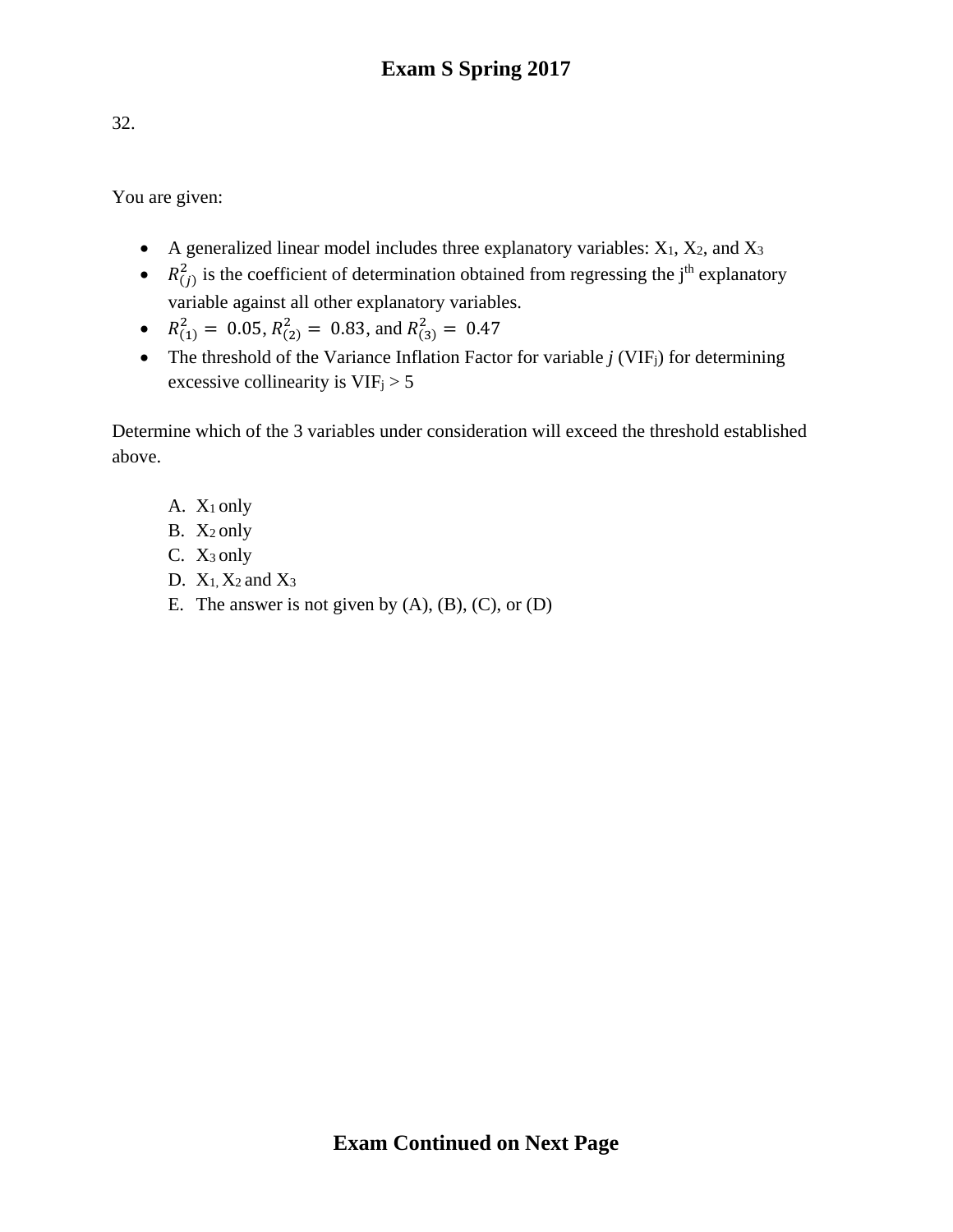You are given the following table of eight individual adults' heights in inches,  $y_{ij}$ , categorized by their season of birth, and selected summary statistics:

| <b>Observation</b> | Summer/Fall | <b>Winter/Spring</b> |
|--------------------|-------------|----------------------|
|                    | 70          |                      |
| 2                  | 67          |                      |
| 3                  | 64          |                      |
|                    | 66          |                      |
|                    |             | 60                   |
| 6                  |             | 62                   |
|                    |             | 68                   |
|                    |             | 63                   |

- $\bar{y} = 65$
- Season of birth is either Summer/Fall (i=1) or Winter/Spring (i=2).
- Observation is indexed by j.
- $\sum_{i=1}^{2} \sum_{j=1}^{8} y_{ij}^2 = 33,878$
- $(\sum_{i=1}^{2} \sum_{j=1}^{8} y_{ij})^2 = 270,400$
- $\sum_{j=1}^{8} (y_{1,j} \bar{y}_1)^2 = 18.75$
- $\sum_{j=1}^{8} (y_{2,j} \bar{y}_2)^2 = 34.75$

Calculate the mean square for error of the observations.

- A. Less than 7.5
- B. At least 7.5, but less than 8.5
- C. At least 8.5, but less than 9.5
- D. At least 9.5, but less than 10.5
- E. At least 10.5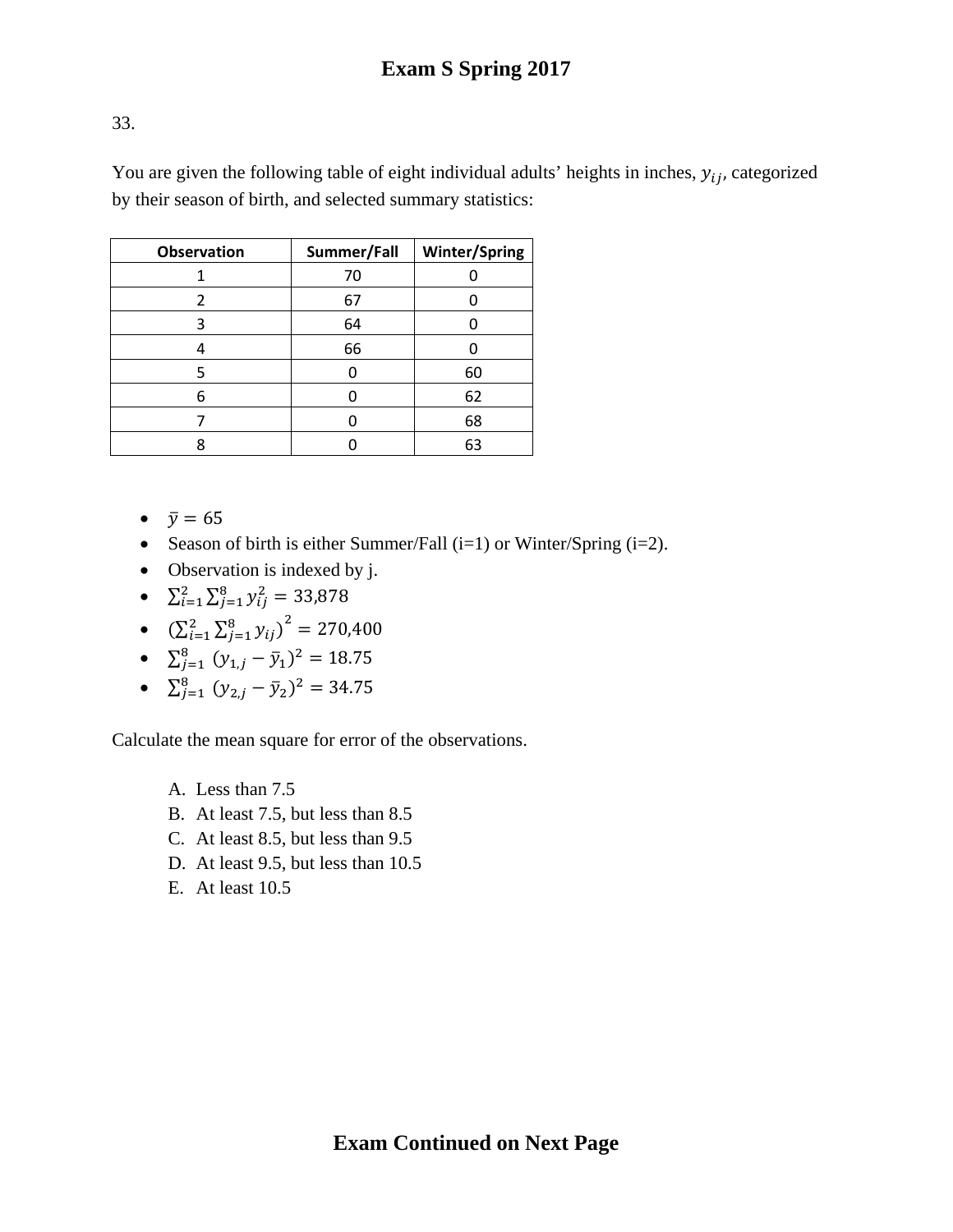You are given the following information for a one-way ANOVA:

- The ANOVA F-statistic for a sample is 3.75.
- The mean square for treatments is 606.69 with 2 degrees of freedom.
- The total sum of squares is 2670.25.
- *n* is the number of observations in the sample.

Calculate *n*.

- A. Less than 14
- B. At least 14, but less than 17
- C. At least 17, but less than 20
- D. At least 20, but less than 23
- E. At least 23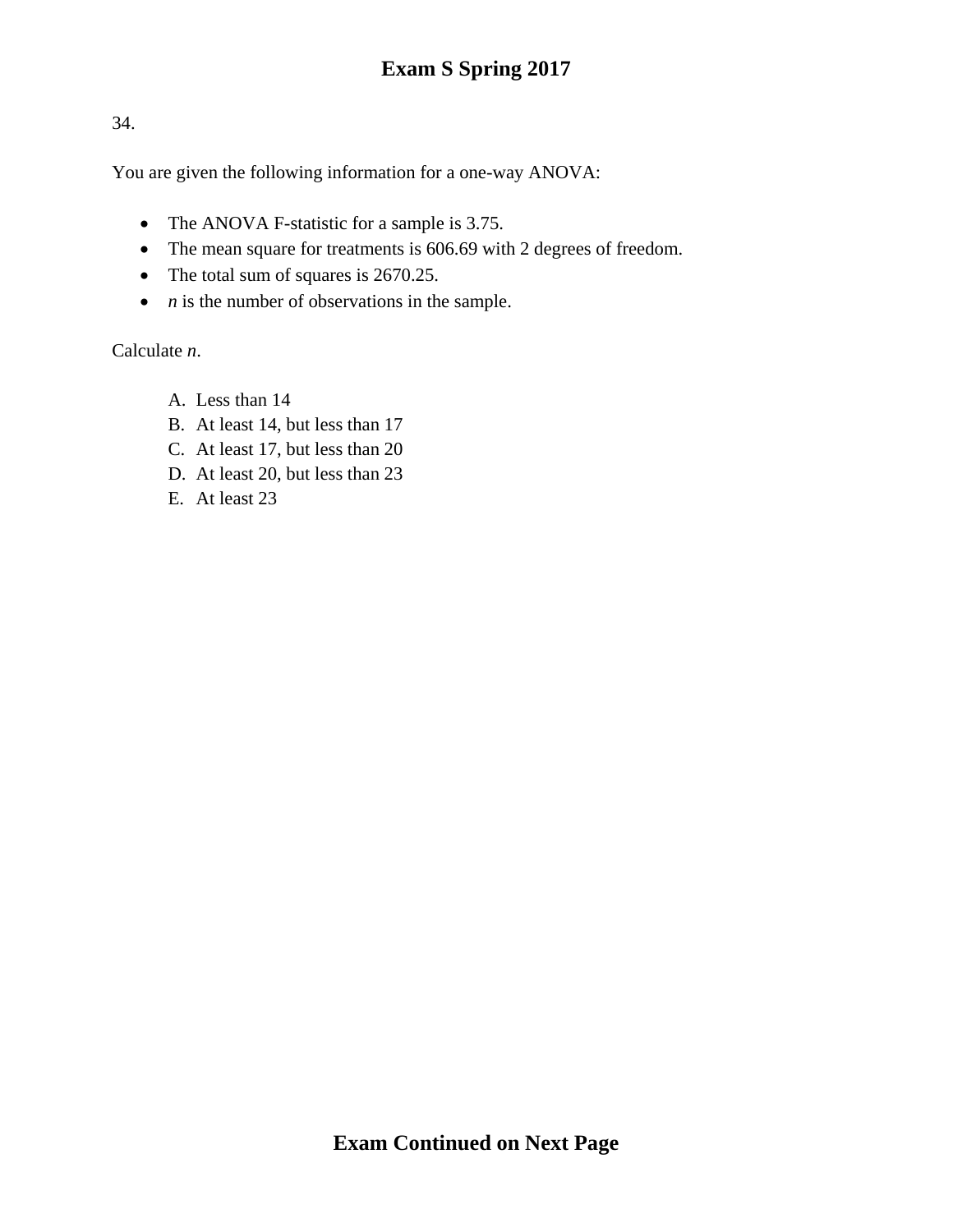You have fit a generalized linear model using a Poisson distribution. One observation of the response variable is 59. The corresponding GLM fitted value is 71. The corresponding leverage of this point is 22%.

Calculate the standardized deviance residual corresponding to this observation.

- A. Less than -1.8
- B. At least -1.8, but less than -1.7
- C. At least -1.7, but less than -1.6
- D. At least -1.6, but less than -1.5
- E. At least -1.5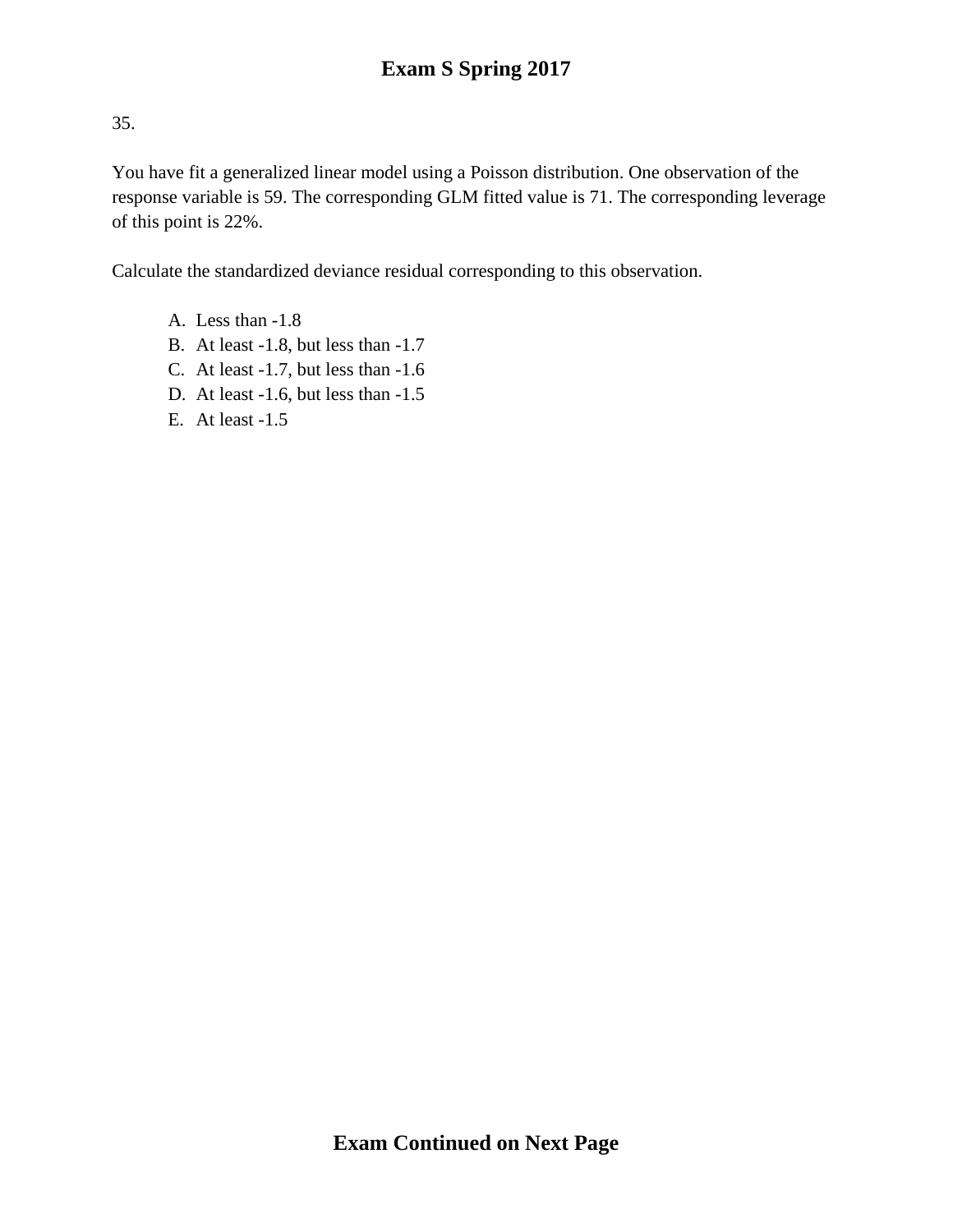| I<br>۰.<br>۰.<br>× | ۰.<br>×<br>v.<br>v | $\sim$ |
|--------------------|--------------------|--------|

| Response variable        |            | Rating   |  |                       |
|--------------------------|------------|----------|--|-----------------------|
| Response distribution    | normal     |          |  |                       |
| Link                     |            | identity |  |                       |
| <b>MSE</b>               |            | 6.993    |  |                       |
|                          |            |          |  | standard              |
| Parameter                | df         | ₿        |  | error $(\hat{\beta})$ |
| Intercept                | 1          | 14.37632 |  | 6.61999               |
| Complaints               |            | 0.75461  |  | 0.09753               |
|                          |            |          |  |                       |
| <b>Summary Statistic</b> |            | Rating   |  | Complaints            |
| N                        |            | 30       |  | 30                    |
| Min                      |            | 40       |  | 37                    |
| Max                      | 85         |          |  | 90                    |
| Sum                      | 1939       |          |  | 1998                  |
| Median                   | 65.5       |          |  | 65.0                  |
| Sample Std. Dev.         | 12.1725619 |          |  | 13.3147572            |

You are given the following information for a model fitted using ordinary least squares (OLS):

Calculate the upper bound of the 95% prediction interval for Rating, for an observation with a Complaints value of 50.

- A. Less than 50
- B. At least 50, but less than 60
- C. At least 60, but less than 70
- D. At least 70, but less than 80
- E. At least 80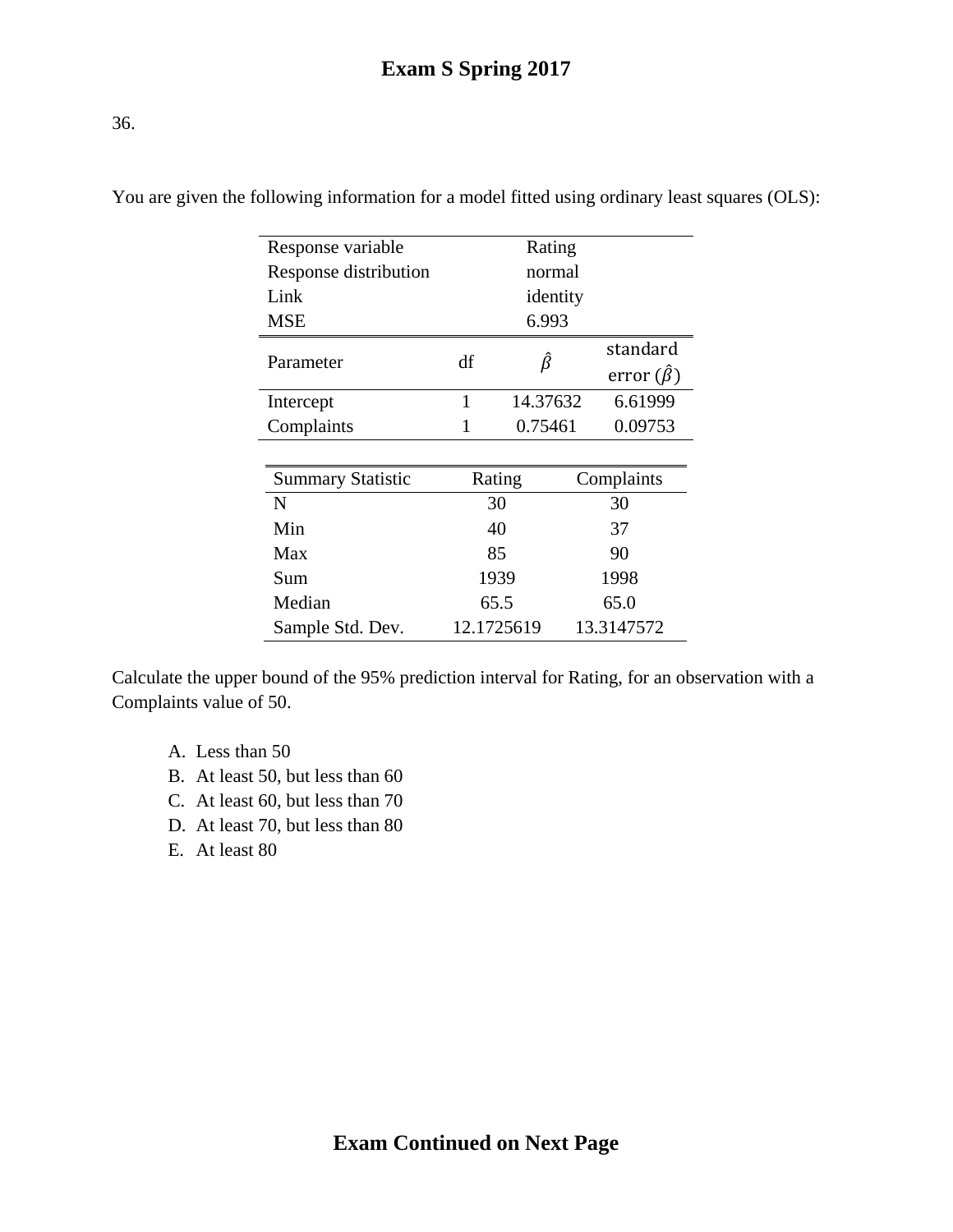Let  $Y_1, ..., Y_n$  be independent Poisson random variables, each with respective mean  $\mu_i$  for  $i =$  $1, 2, ..., n$ , where:

$$
\ln(\mu_i) = \begin{cases} \alpha, & \text{for } i = 1, 2, ..., m \\ \beta, & \text{for } i = m + 1, m + 2, ..., n \end{cases}
$$

The claims experience for a portfolio of insurance policies with  $m = 50$  and  $n = 100$  is:

$$
\sum_{i=1}^{50} y_i = 563
$$

$$
\sum_{i=51}^{100} y_i = 1,261
$$

Denote by  $\hat{\alpha}$  and  $\hat{\beta}$  the maximum likelihood estimates of  $\alpha$  and  $\beta$ , respectively.

Calculate the ratio  $\frac{\hat{\alpha}}{\hat{\beta}}$ .

- A. Less than 0.40
- B. At least 0.40, but less than 0.60
- C. At least 0.60, but less than 0.80
- D. At least 0.80, but less than 1.00
- E. At least 1.00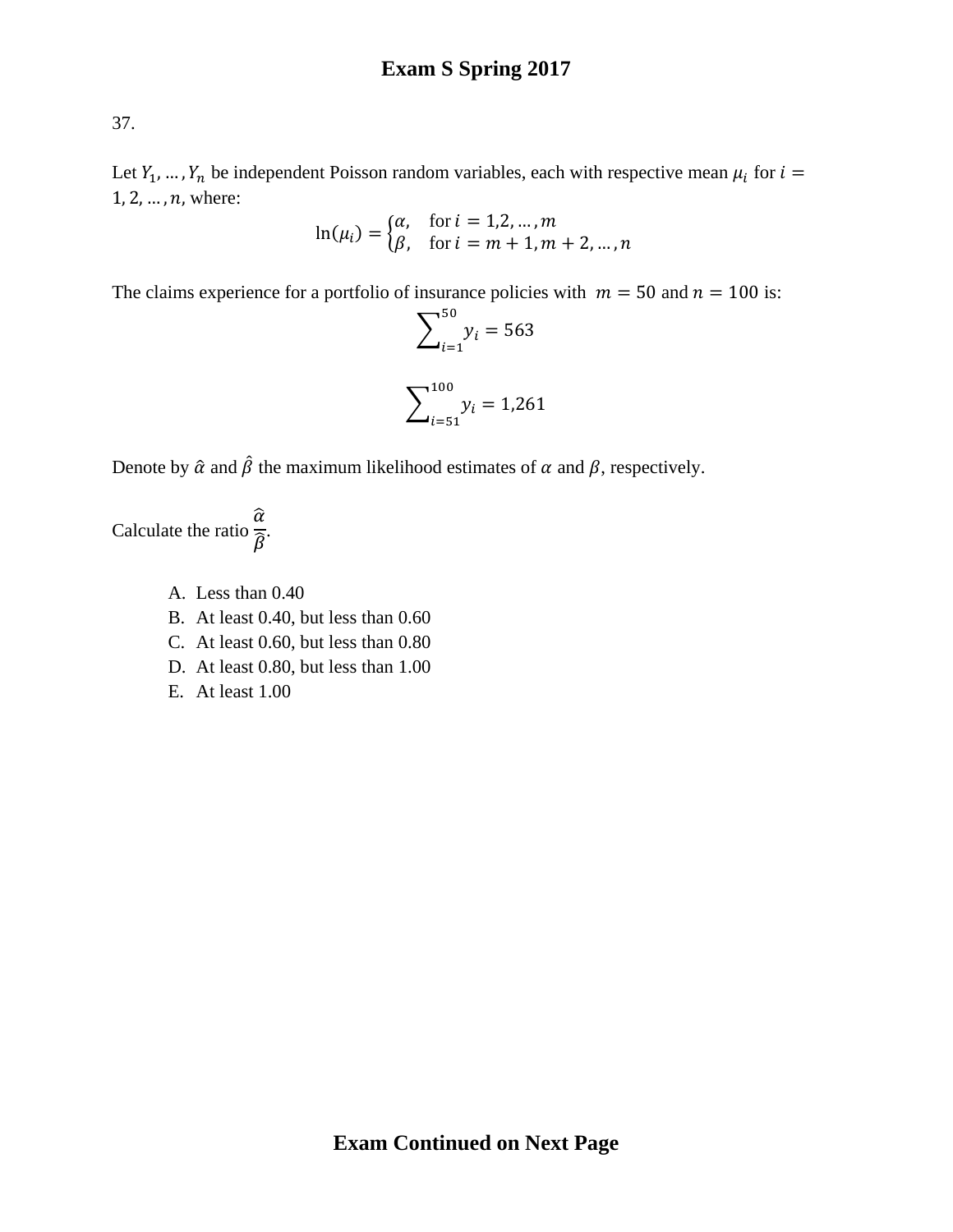You are given a Poisson regression model of the form:

$$
E(Y_i) = \beta_1 + \beta_2 x_i
$$

Maximum likelihood estimates of the beta coefficients are obtained using iterative weighted least squares. W is the weight matrix. X is the design matrix. Z has the beta values from the prior iteration applied to the explanatory variables as well as the correction term.

Using the estimates of the initial iteration, the following matrices are calculated:

$$
b^{(1)} = \begin{bmatrix} 3.60 \\ 0.12 \end{bmatrix}
$$

$$
x_1 = \begin{bmatrix} 1 \\ 1 \end{bmatrix}
$$

$$
(X^TWX)^{(1)} = \begin{bmatrix} 2.336 & 13.249 \\ 13.249 & 102.538 \end{bmatrix}
$$

$$
[(X^TWX)^{(1)}]^{-1} = \begin{bmatrix} 1.602 & -0.207 \\ -0.207 & 0.0365 \end{bmatrix}
$$

$$
(X^TWz)^{(1)} = \begin{bmatrix} 9.158 \\ 54.671 \end{bmatrix}
$$

Calculate the estimate for the first diagonal element of the weight matrix,  $w_{11}$ , on the second iteration.

- A. Less than 0.22
- B. At least 0.22, but less than 0.24
- C. At least 0.24, but less than 0.26
- D. At least 0.26, but less than 0.28
- E. At least 0.28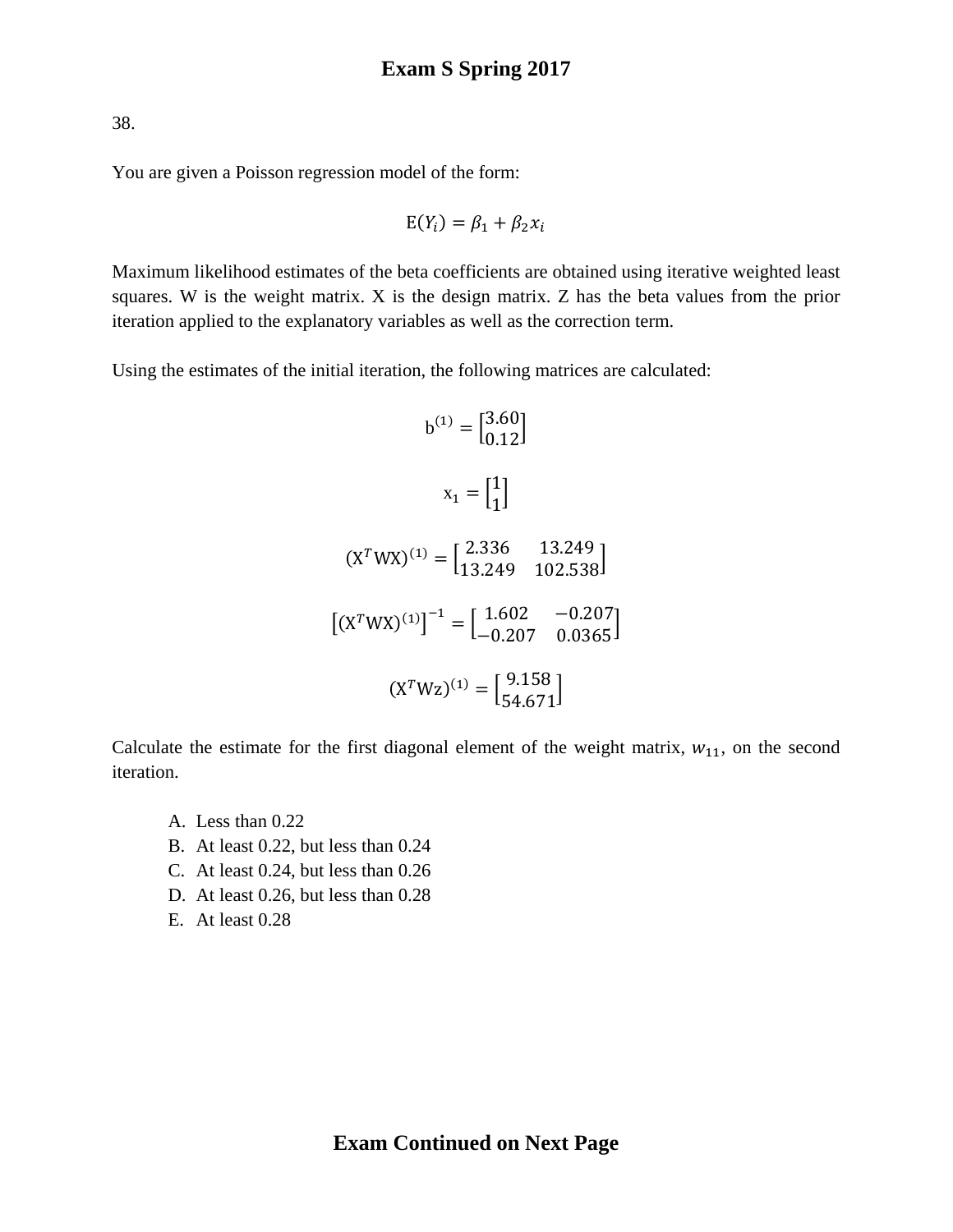The random variable, *Y*, is assumed to follow a Poisson distribution:

$$
P(Y) = \frac{\lambda^Y e^{-\lambda}}{Y!}
$$

The observed values of *Y* are 0, 1, 2, 1, 4, 0, 3, 1, 2.

 $U$  in the table below is the score function.

The method of scoring is used to estimate  $\lambda$ , from which you are given the following partial table:

| Iteration |          |       |  |
|-----------|----------|-------|--|
|           | 1.300    | 1.514 |  |
|           |          |       |  |
|           | $-8.284$ |       |  |
|           |          | X     |  |
|           |          |       |  |

Calculate X.

- A. Less than -0.10
- B. At least -0.10, but less than -0.05
- C. At least -0.05, but less than 0.00
- D. At least 0.00, but less than 0.05
- E. At least 0.05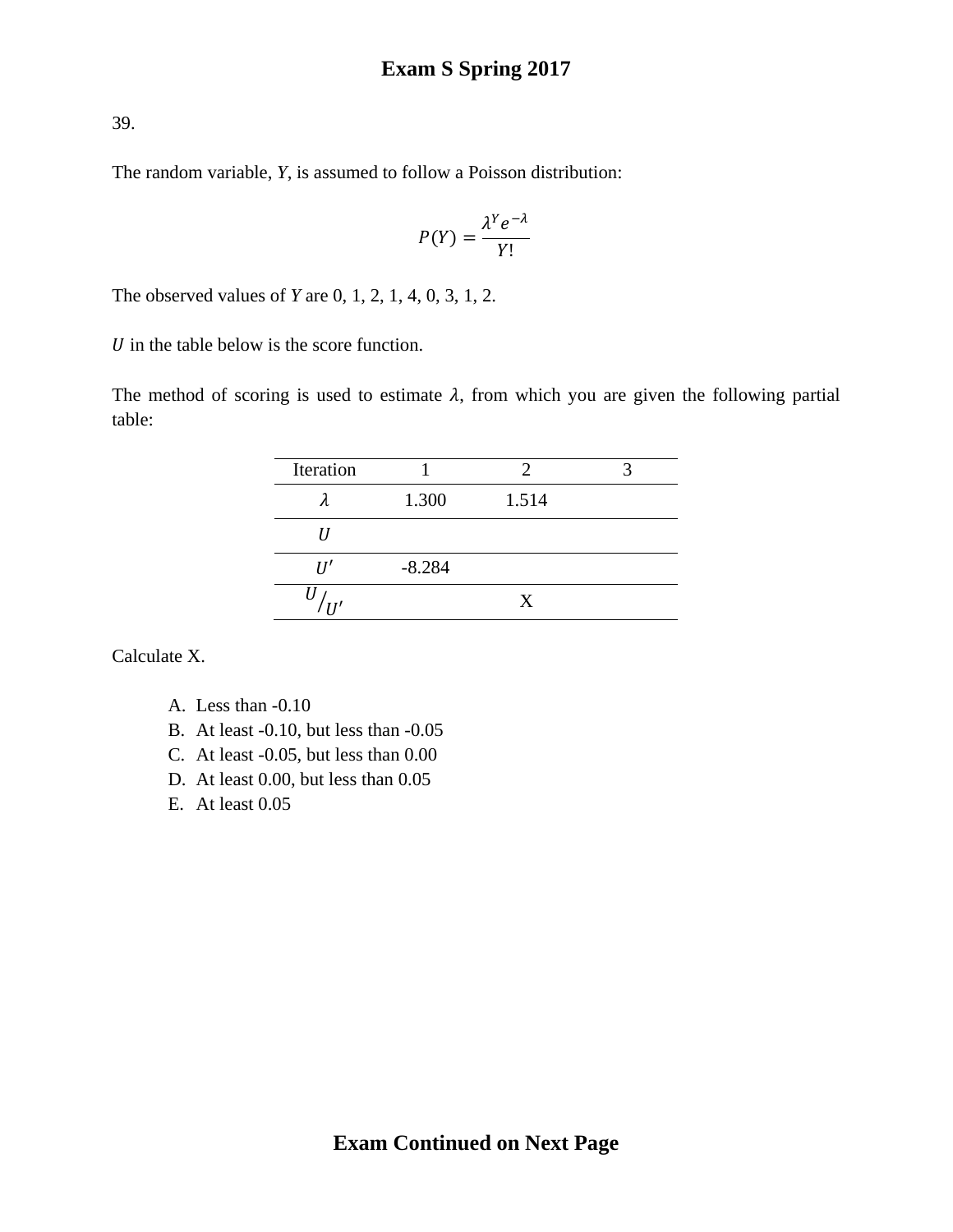- I. For a binary response variable with a continuous explanatory variable, logistic regression is an inappropriate method of statistical analysis.
- II. Ordinal variables are a type of continuous explanatory variable.
- III. ANOVA is a useful approach for analyzing the means of groups of continuous response variables, where the groups are categorical.

Determine which of the above statements are true.

- A. I only
- B. II only
- C. III only
- D. I, II and III
- E. The answer is not given by  $(A)$ ,  $(B)$ ,  $(C)$ , or  $(D)$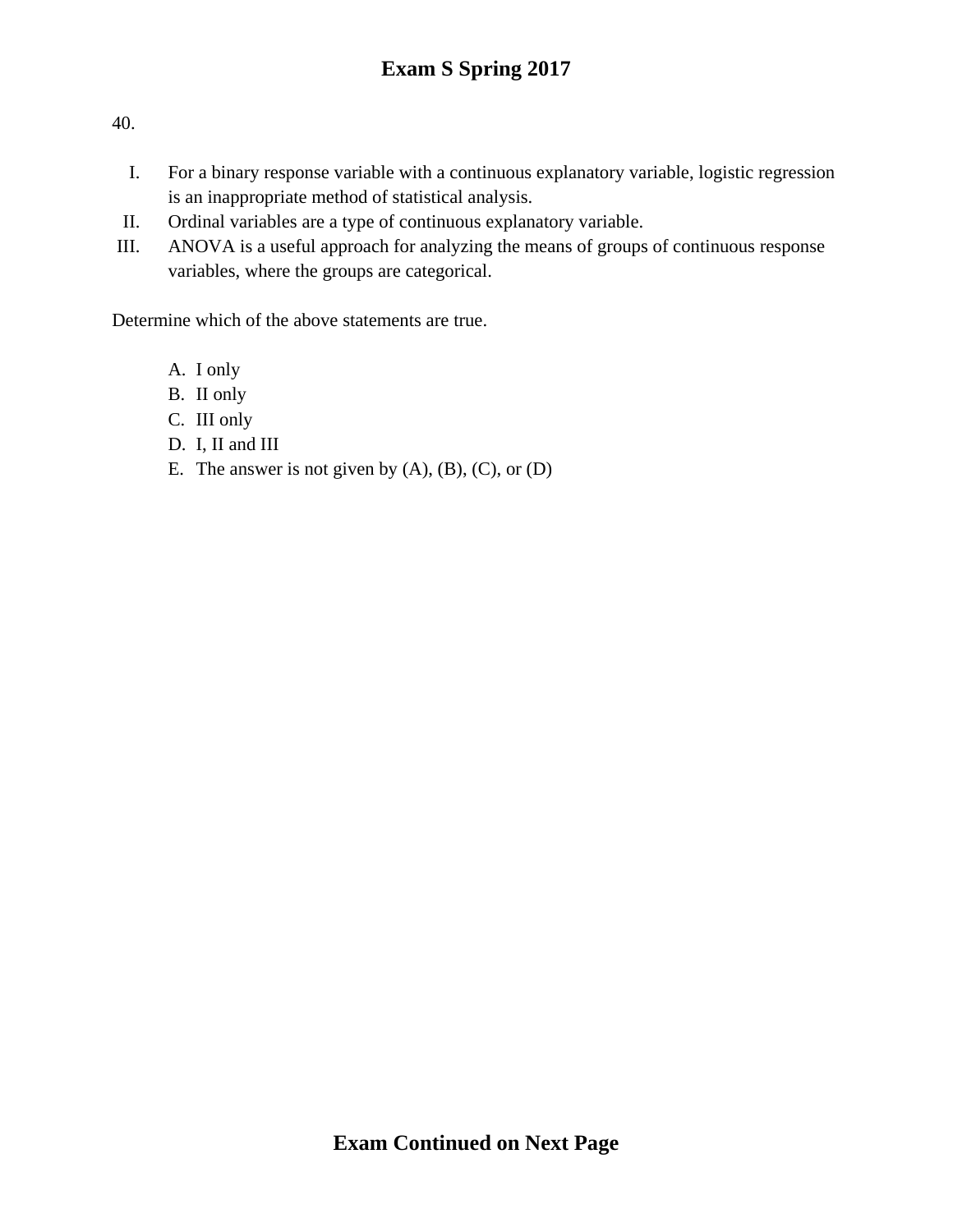You are given the following partial ANOVA table from a two-way analysis of variance with no interaction effect:

| Source   | Degrees of freedom Sum of Squares Mean Square |        |      |
|----------|-----------------------------------------------|--------|------|
| Factor 1 |                                               | 103280 |      |
| Factor 2 | h                                             |        | 8835 |
| Residual | 54                                            |        | 3095 |
| Total    | 69                                            |        |      |

Calculate the value of the F-statistic used to test the effect of Factor 1.

- A. Less than 1.5
- B. At least 1.5, but less than 2.0
- C. At least 2.0, but less than 2.5
- D. At least 2.5, but less than 3.0
- E. At least 3.0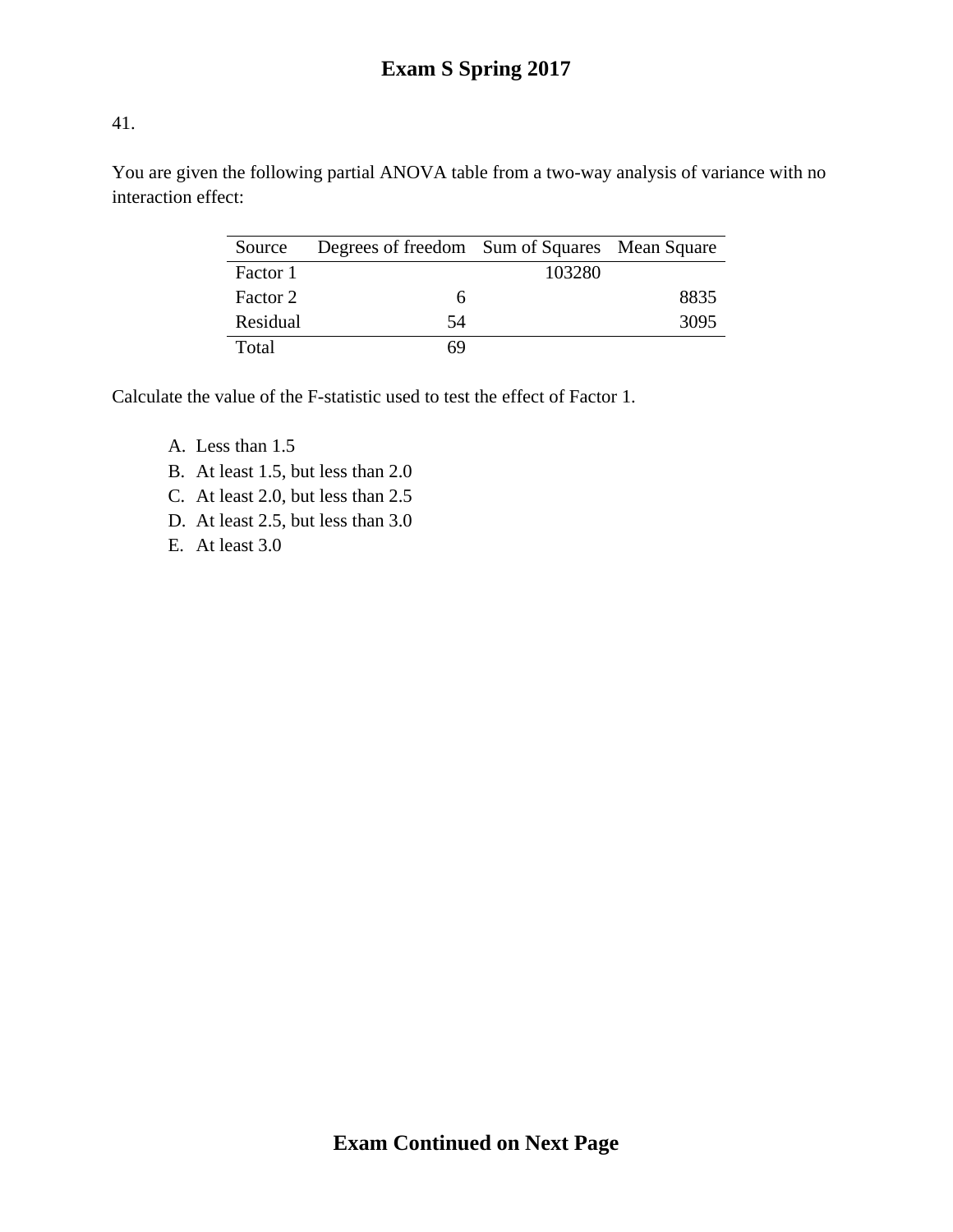A study was commissioned on the effect of type of fertilizer and type of seed on crop yield. There are four types of fertilizers, and five types of seed included in the study.

Two separate Poisson GLMs with log link functions were fit to the dataset.

- 1) Using type of fertilizer and type of seed without an interaction term, the log-likelihood of this GLM is -283.
- 2) Using type of fertilizer and type of seed, and all interaction terms between those two main effect variables, the log-likelihood of this GLM is -272.

Let:

- $\bullet$  H<sub>0</sub>: The effect of type of fertilizer is independent of type of seed on crop yield.
- $\bullet$  H<sub>1</sub>: The effect of type of fertilizer is not independent of type of seed on crop yield.

Calculate the smallest significance level at which you reject  $H_0$ .

- A. Less than 0.5%
- B. At least 0.5%, but less than 1.0%
- C. At least 1.0%, but less than 2.5%
- D. At least 2.5%, but less than 5.0%
- E. At least 5.0%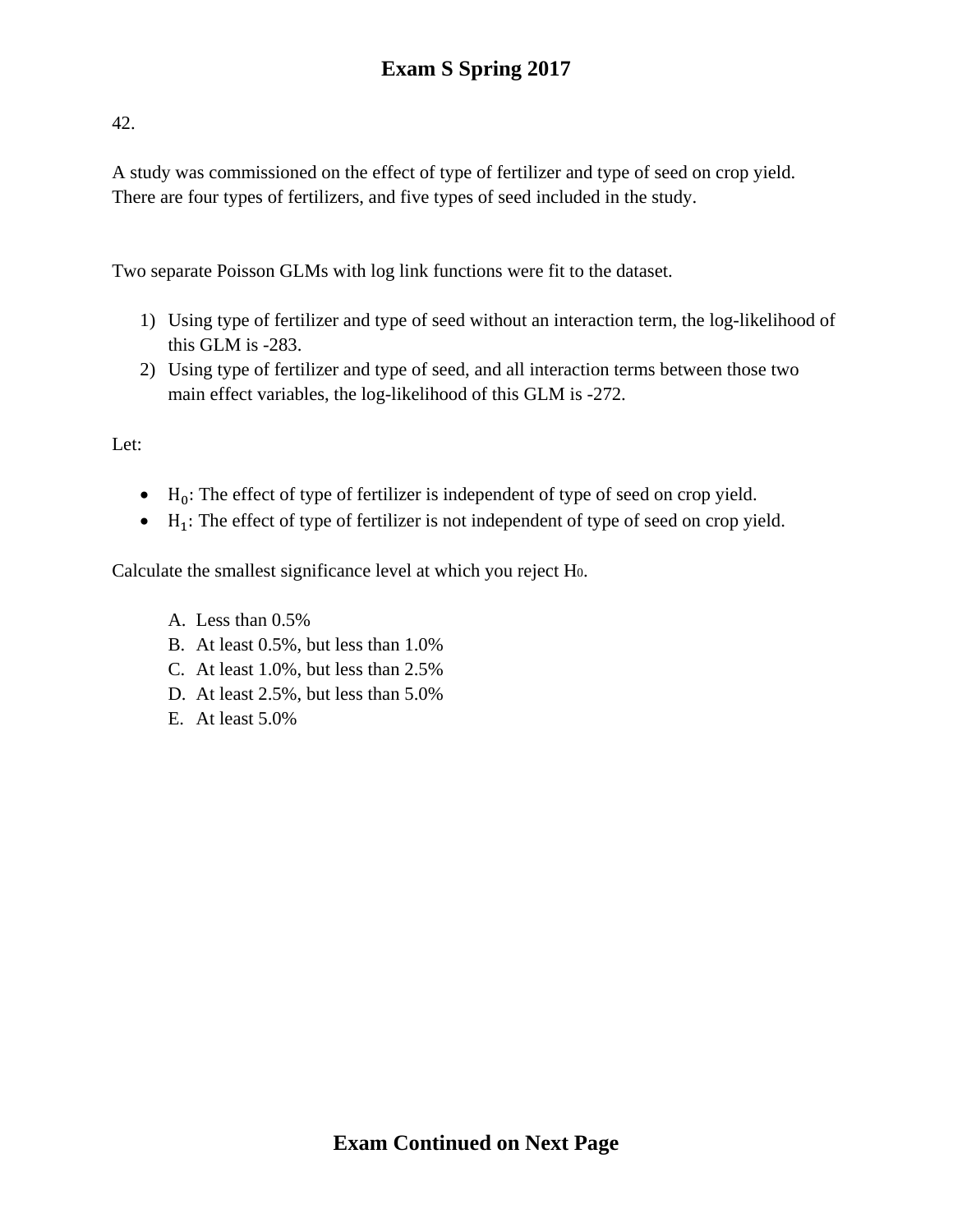You are given the following statements about a time series modeled as an AR(3) process:

- I. Partial autocorrelation for lag 3 is always equal to zero.
- II. Partial autocorrelation for lag 4 is always equal to zero.
- III. Partial autocorrelation for lag 4 is always greater than zero.

Determine which of the above statements are true.

- A. I only
- B. II only
- C. III only
- D. I and II
- E. The answer is not given by  $(A)$ ,  $(B)$ ,  $(C)$ , or  $(D)$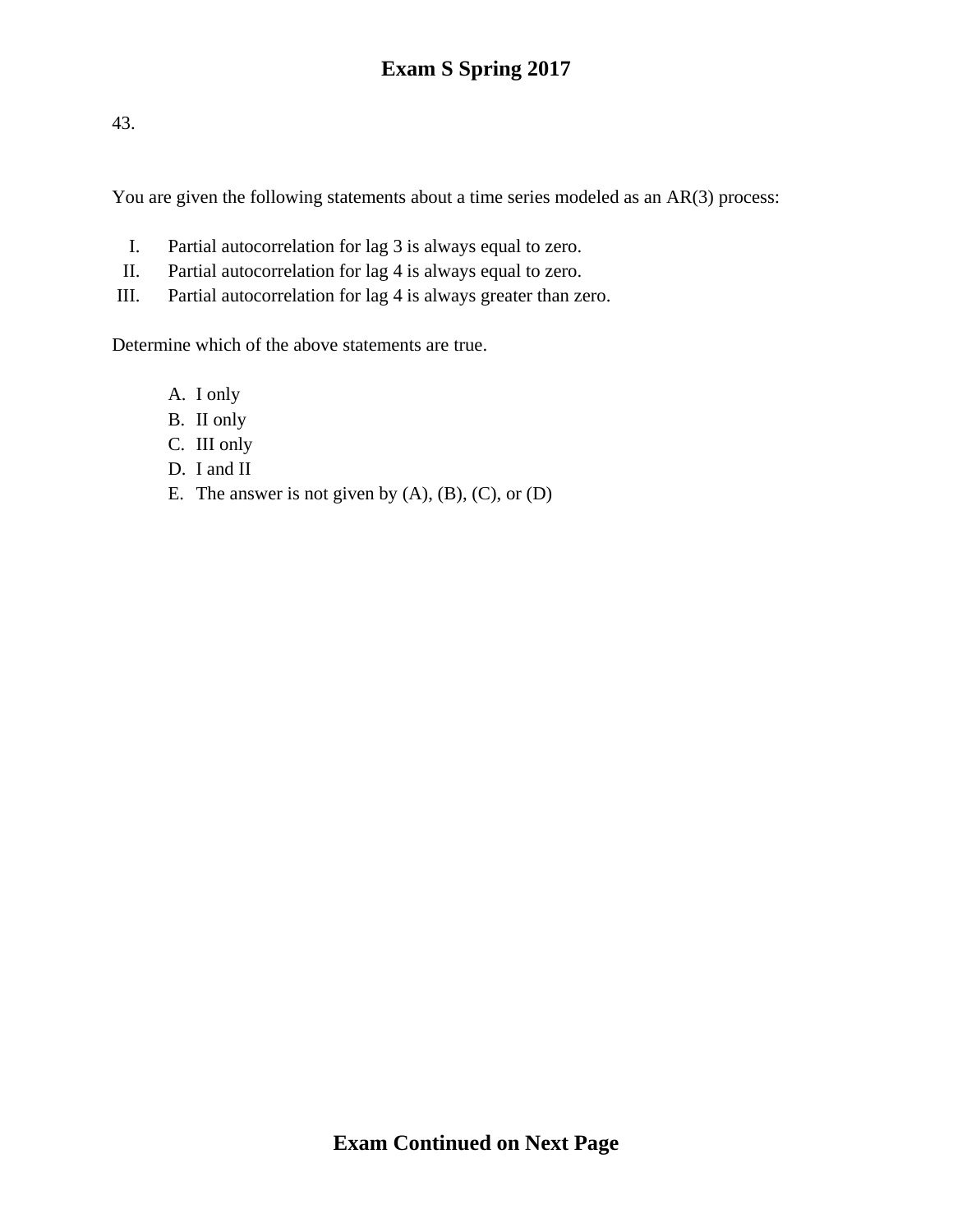You are given the following ARMA(*p*, *q*) models:

I.  $x_t = \frac{1}{2}x_{t-1} - \frac{1}{2}w_{t-1} + w_t$ II.  $x_t = \frac{1}{2}x_{t-1} - \frac{1}{9}w_{t-2} + w_t$ 2 9

III.  $x_t = -\frac{5}{6}x_{t-1} - \frac{1}{6}x_{t-2} + \frac{8}{12}w_{t-1} + \frac{1}{12}w_{t-2} + w_t$ Determine which of the models are parameter redundant.

- A. I only
- B. II only
- C. III only
- D. I, II and III
- E. The answer is not given by  $(A)$ ,  $(B)$ ,  $(C)$ , or  $(D)$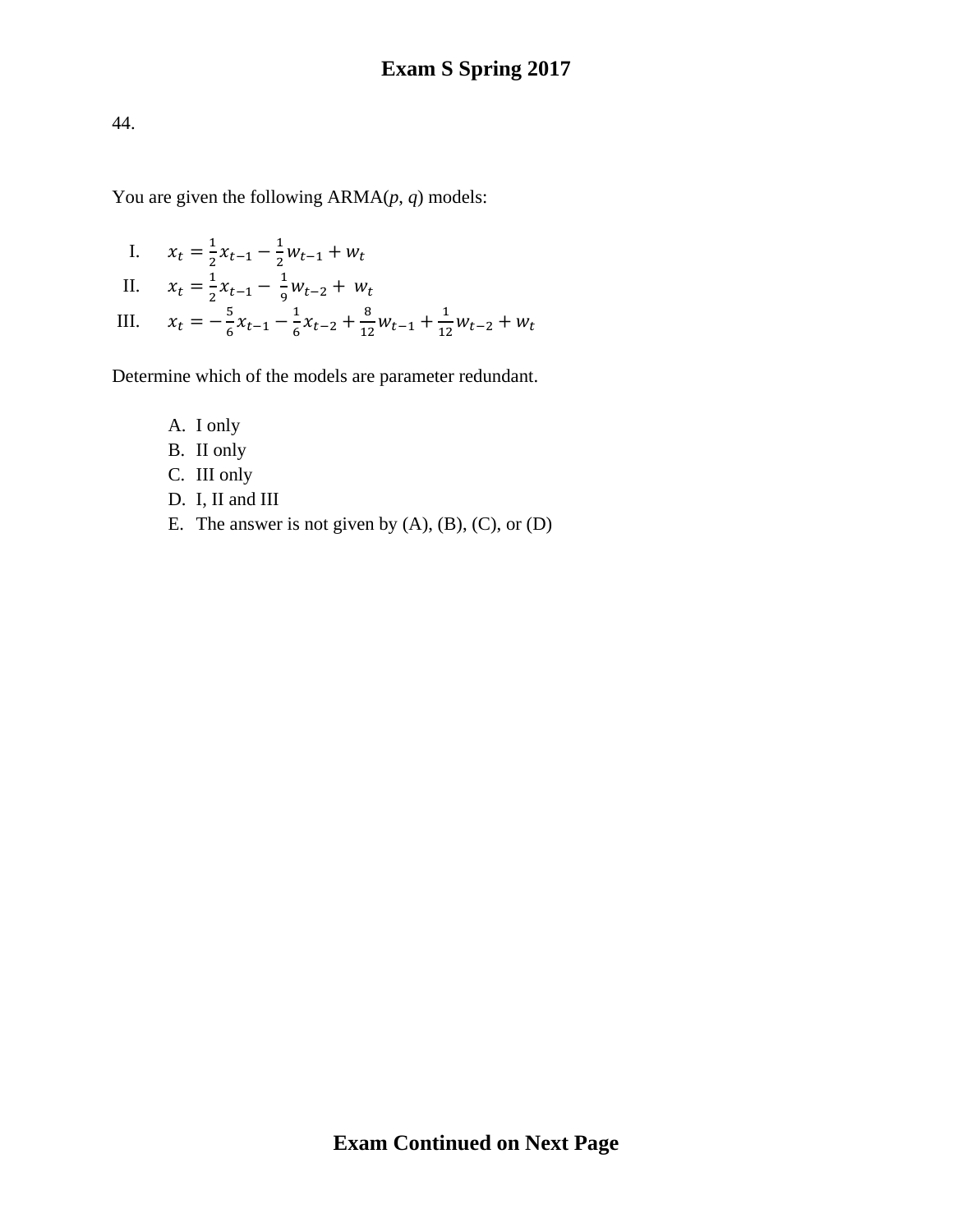You are given:

- A time series,  $\{x_t\}$ , is fitted by the model  $\hat{x}_t = e^{2+0.025t}$
- The residual series,  $\{w_t\}$ , of this fitted log-regression model is Gaussian white noise with mean zero and standard deviation  $\sigma = 2$ .
- $\hat{x}'_{10}$  is the adjusted forecast for time  $t = 10$ .

Calculate  $\hat{x}'_{10}$ .

- A. Less than 20
- B. At least 20, but less than 40
- C. At least 40, but less than 60
- D. At least 60, but less than 80
- E. At least 80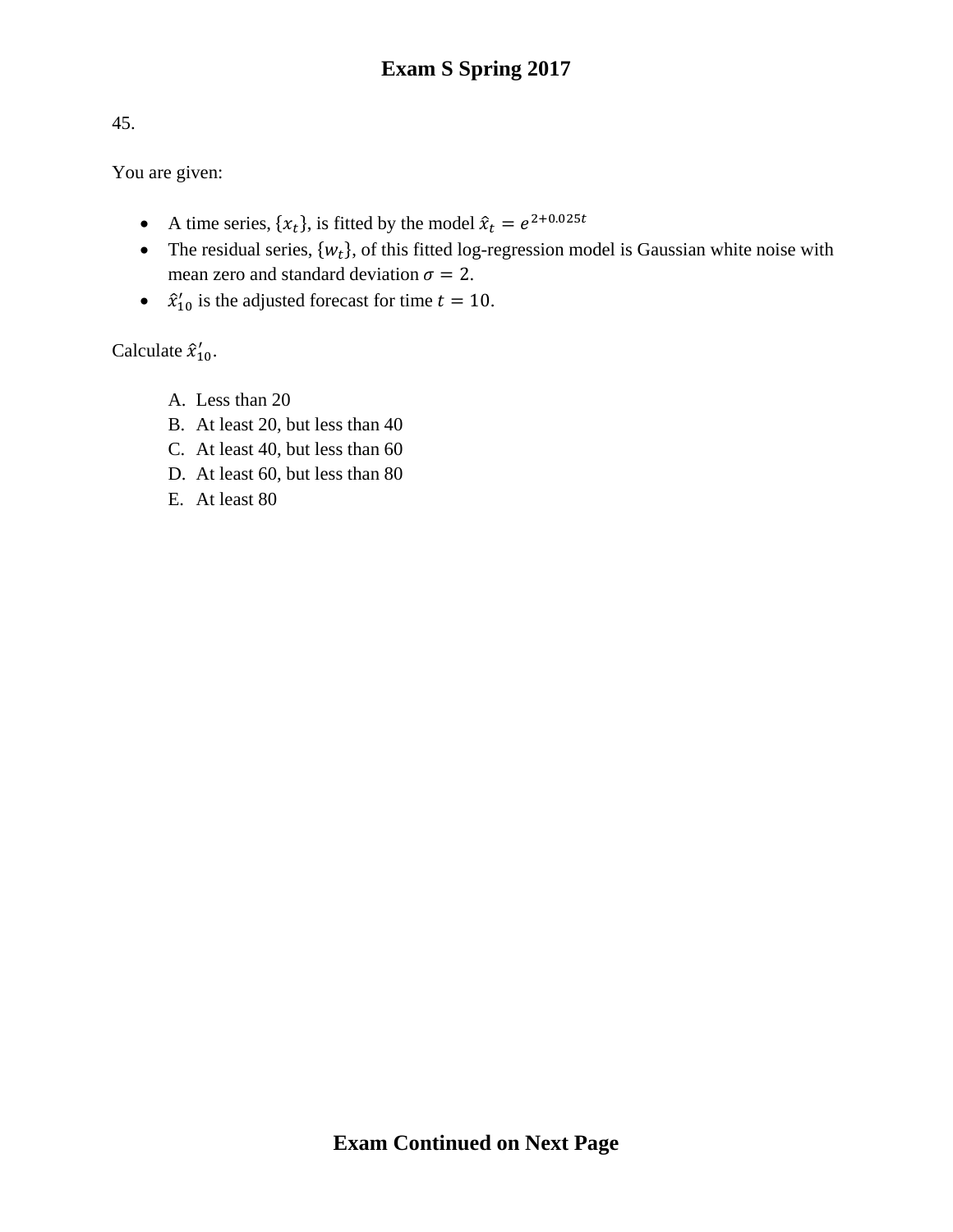# Spring 2017 Exam S Final Answer Key

| Number Solution |     |                         |
|-----------------|-----|-------------------------|
|                 | 1 C |                         |
|                 | 2C  |                         |
|                 | 3D  |                         |
|                 | 4 C |                         |
|                 | 5A  |                         |
|                 | 6 A |                         |
|                 | 7 D |                         |
|                 | 8 B |                         |
|                 | 9 C |                         |
| 10 D            |     |                         |
| 11 E            |     |                         |
| 12 C            |     |                         |
| 13 A            |     |                         |
| 14              |     | <b>Invalid Question</b> |
| 15 B            |     |                         |
| 16 C            |     |                         |
| 17 C            |     |                         |
| 18 C            |     |                         |
| 19 B            |     | C                       |
| 20 A            |     |                         |
| 21 D            |     |                         |
| 22 E            |     |                         |
| 23 D            |     |                         |
| 24 B            |     | Α                       |
| 25 E            |     |                         |
| 26 D            |     |                         |
| 27B             |     |                         |
| 28 D            |     |                         |
| 29 B            |     |                         |
| 30 B            |     |                         |
| 31 B            |     |                         |
| 32 B            |     |                         |
| 33 C            |     | E                       |
| 34 A            |     |                         |
| 35 C            |     |                         |
| 36 B            |     |                         |
| 37 C            |     |                         |
| 38 E            |     |                         |
| 39 C            |     |                         |
| 40 C            |     |                         |
| 41 E            |     |                         |
| 42 D            |     |                         |
| 43 B            |     |                         |